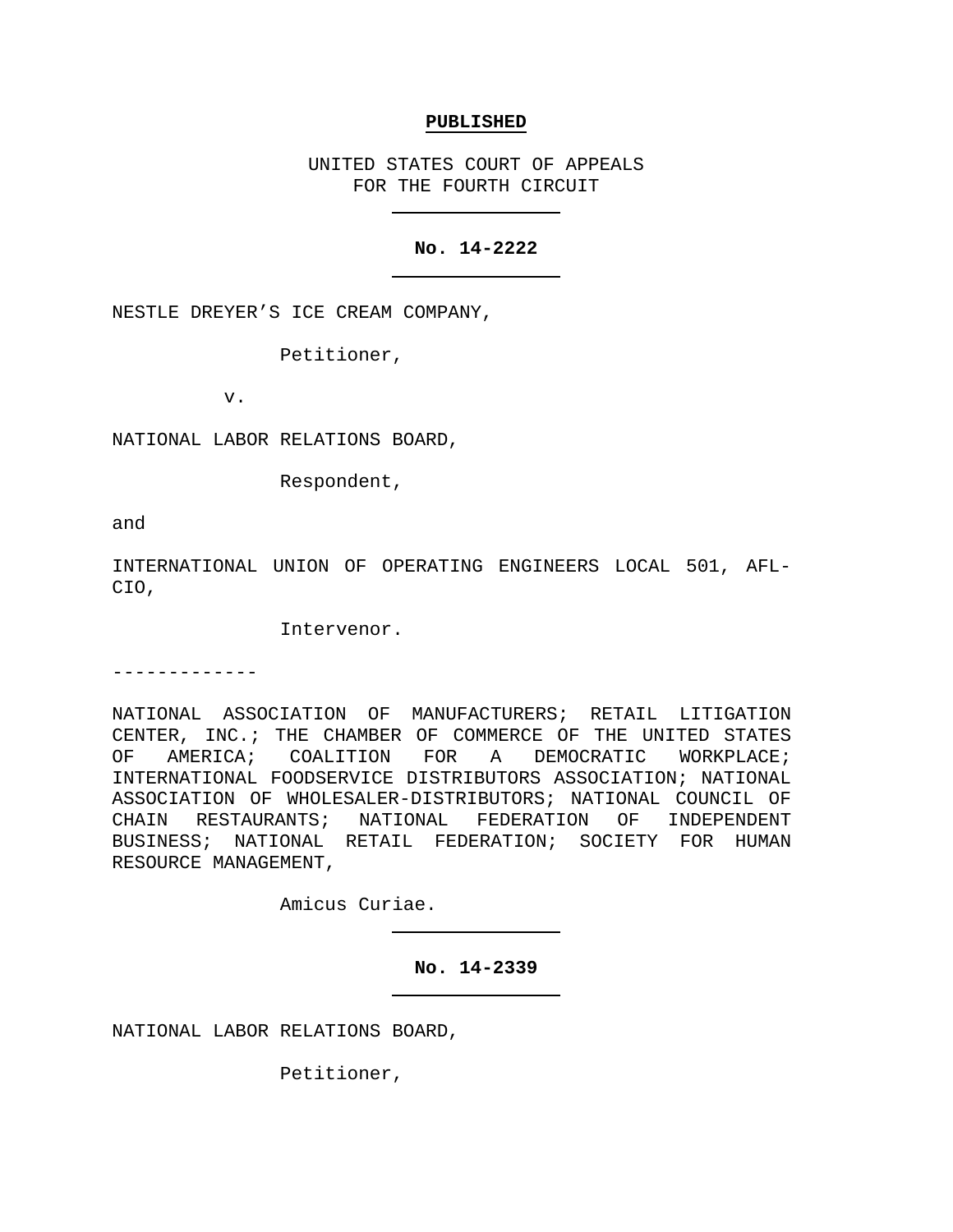v.

NESTLE DREYER'S ICE CREAM COMPANY,

Respondent.

-------------

NATIONAL ASSOCIATION OF MANUFACTURERS; RETAIL LITIGATION CENTER, INC.; THE CHAMBER OF COMMERCE OF THE UNITED STATES<br>OF AMERICA; COALITION FOR A DEMOCRATIC WORKPLACE; DEMOCRATIC INTERNATIONAL FOODSERVICE DISTRIBUTORS ASSOCIATION; NATIONAL ASSOCIATION OF WHOLESALER-DISTRIBUTORS; NATIONAL COUNCIL OF CHAIN RESTAURANTS; NATIONAL FEDERATION OF INDEPENDENT BUSINESS; NATIONAL RETAIL FEDERATION; SOCIETY FOR HUMAN RESOURCE MANAGEMENT,

Amicus Curiae.

On Petition for Review of an Order of the National Labor Relations Board. (31−CA−74297)

Argued: October 28, 2015 Decided: April 26, 2016

Before SHEDD, DIAZ, and HARRIS, Circuit Judges.

Petition for review denied and cross-petition for enforcement granted by published opinion. Judge Diaz wrote the opinion, in which Judge Shedd and Judge Harris joined.

**ARGUED:** Bernard J. Bobber, FOLEY & LARDNER LLP, Milwaukee, Wisconsin, for Petitioner/Cross-Respondent. Gregory P. Lauro, NATIONAL LABOR RELATIONS BOARD, Washington, D.C., for Respondent/Cross-Petitioner. Matthew James Ginsburg, AFL-CIO, Washington, D.C., for Intervenor. **ON BRIEF:** Ryan N. Parsons, FOLEY & LARDNER LLP, Milwaukee, Wisconsin, for Petitioner/Cross-Respondent. Jennifer Abruzzo, Deputy General Counsel, John H. Ferguson, Associate General Counsel, Linda Dreeben, Deputy Associate General Counsel, Jill A. Griffin, Supervisory Attorney, NATIONAL LABOR RELATIONS BOARD, Washington, D.C., for Respondent/Cross-Petitioner. Brian A. Powers, James B. Coppess, Washington, D.C., for Intervenor. Bernard P. Jeweler,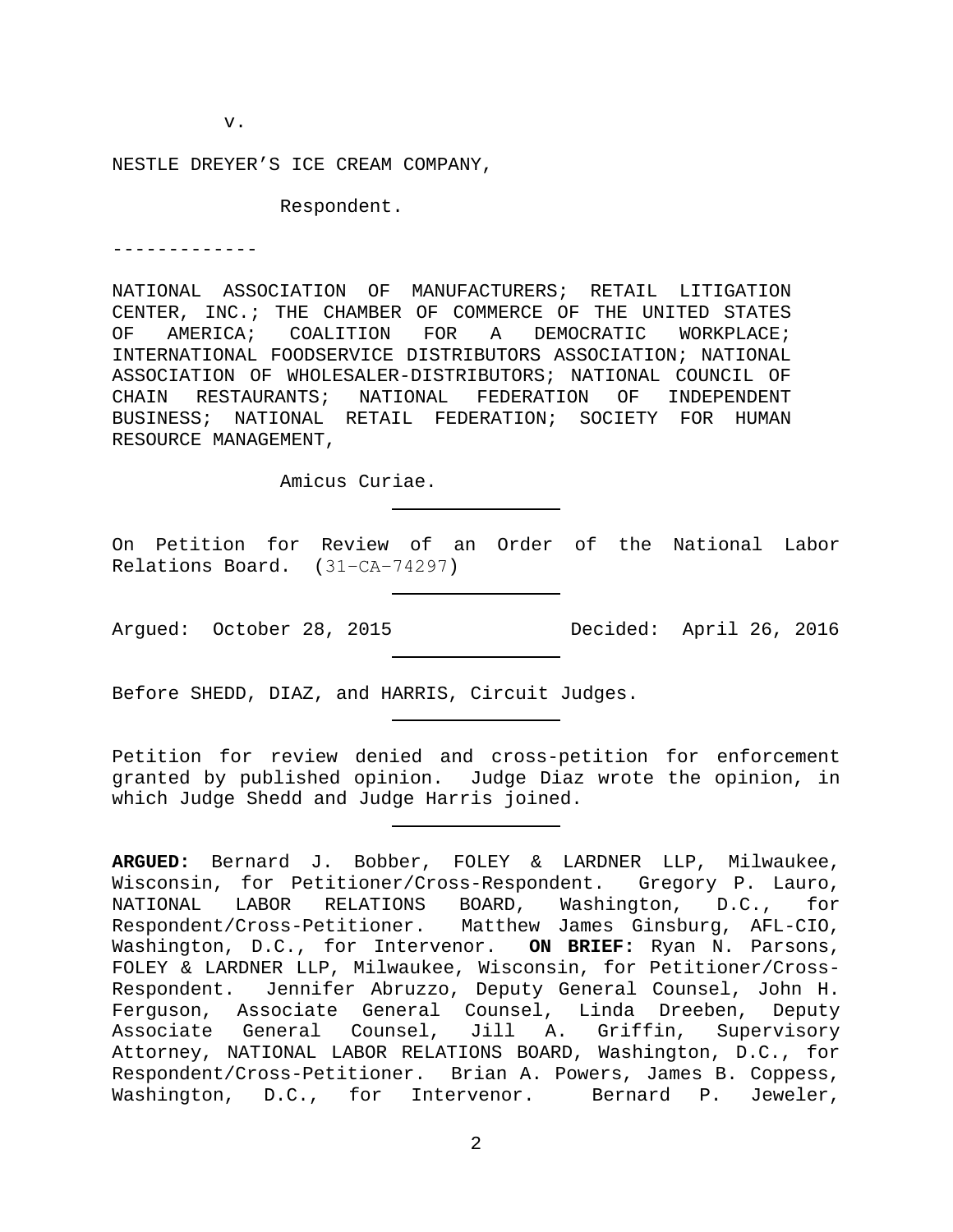Christopher R. Coxson, Harold P. Coxson, OGLETREE, DEAKINS, NASH, SMOAK & STEWART, P.C., Washington, D.C.; Linda E. Kelly, Patrick N. Forrest, MANUFACTURERS' CENTER FOR LEGAL ACTION, Washington, D.C., for Amicus The National Association of Manufacturers. Deborah White, RETAIL LITIGATION CENTER, INC., Arlington, Virginia; Jason C. Schwartz, Thomas M. Johnson, Jr., Alexander K. Cox, GIBSON, DUNN & CRUTCHER LLP, Washington, D.C., for Amicus Retail Litigation Center, Inc. Mark Theodore, Los Angeles, California, Ronald Meisburg, Joshua F. Alloy, PROSKAUER ROSE, LLP, Washington, D.C.; Kate Comerford Todd, Steven P. Lehotsky, U.S. CHAMBER LITIGATION CENTER, INC., Washington, D.C., for Amici Coalition for a Democratic Workplace, International Foodservice Distributors Association, National Association of Wholesaler-Distributors, National Council of Chain Restaurants, National Federation of Independent Business, National Retail Federation, Society for Human Resource Management, and The Chamber of Commerce of the United States.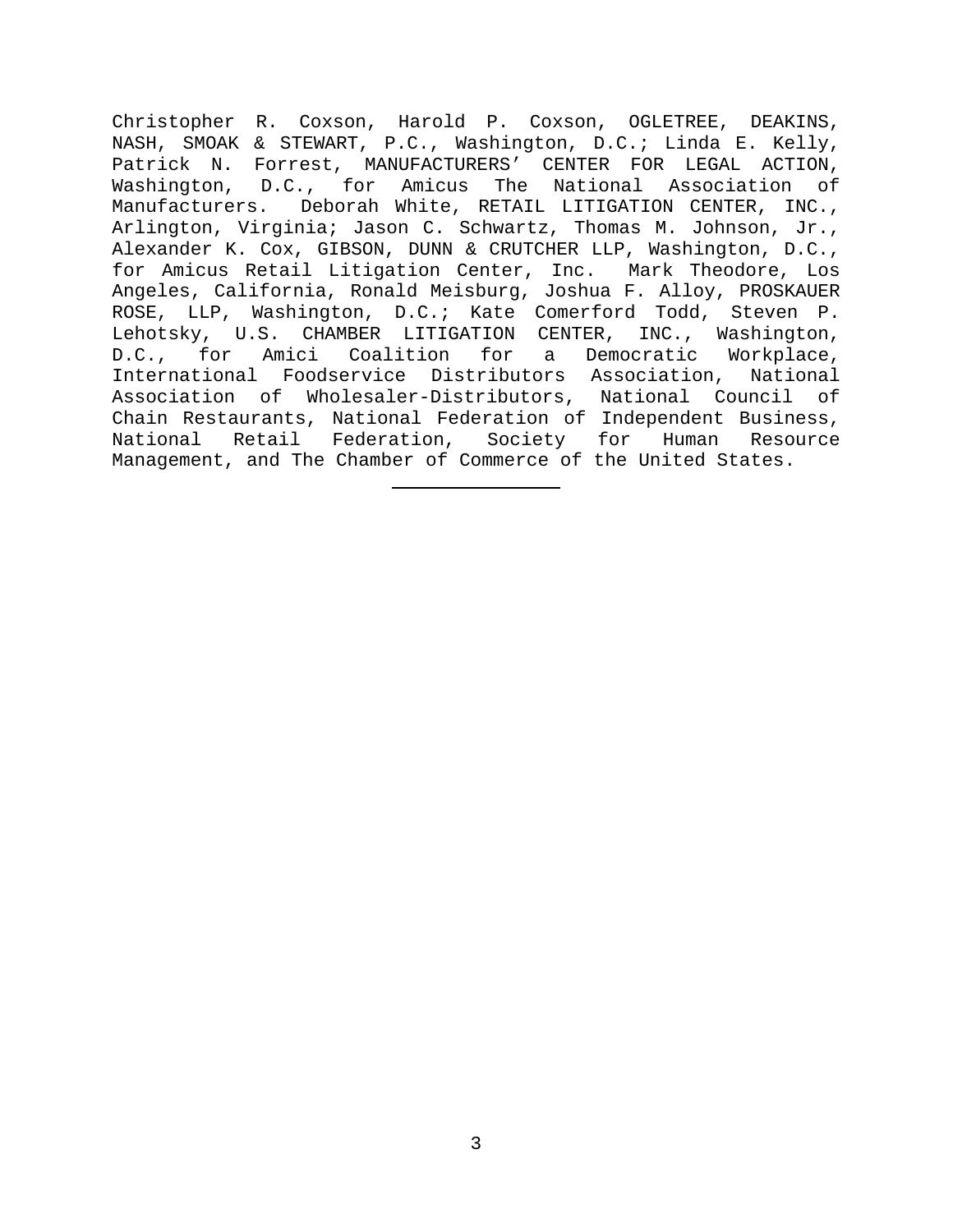DIAZ, Circuit Judge:

The National Labor Relations Board certified a collectivebargaining unit consisting of all maintenance employees at an ice-cream production facility operated by Nestle-Dreyer's Grand Ice Cream, Inc. Dreyer's contends that (1) the Board applied a legal standard that violated the National Labor Relations Act (the "NLRA") and otherwise represented an abuse of discretion; and (2) under the proper legal standard as well as the incorrect legal standard upon which the Board relied, production employees must be included in the petitioned-for unit. Because the Board did not violate the NLRA or abuse its discretion in certifying the maintenance-only unit, we deny Dreyer's petition for review and grant the Board's cross-petition for enforcement of its order.

## I.

## A.

At a production facility in Bakersfield, California,<sup>[1](#page-3-0)</sup> Dreyer's manufactures ice-cream products: cartons, cones, bars, and other frozen novelties. Known as the Bakersfield Operations

<span id="page-3-0"></span><sup>&</sup>lt;sup>1</sup> We have jurisdiction because Dreyer's operates a<br>Iction facility in Maryland. See 29 U.S.C. § 160(f) production facility in Maryland. (permitting "[a]ny person aggrieved by a final order of the Board" to obtain review where the person "resides or transacts business").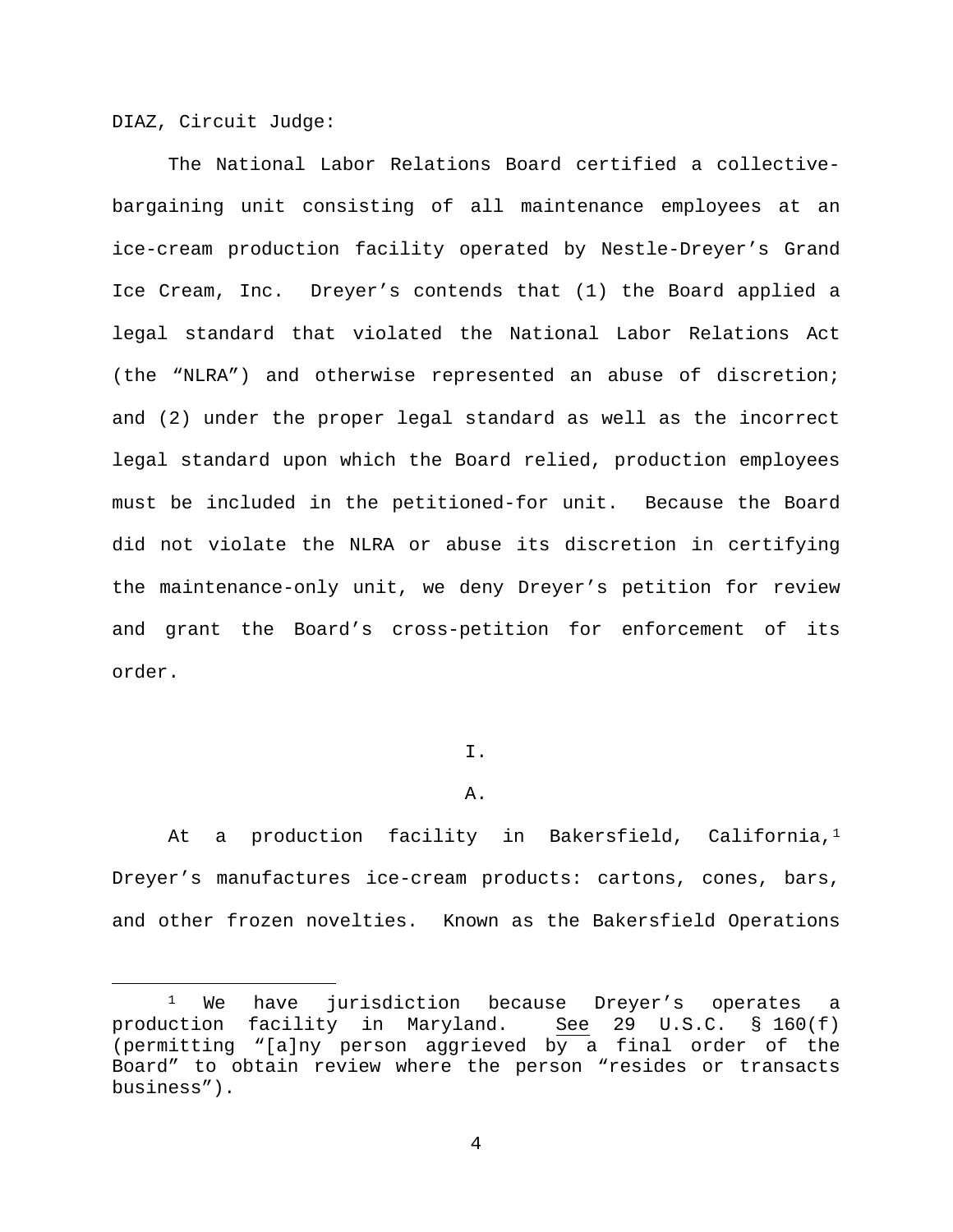Center (the "BOC"), the facility contains a factory with twentysix production lines, a palletizing area and distribution center, warehouses for dry goods and frozen goods, and a machine shop for making and repairing parts for the production lines. It also houses a research and development center.

At the time relevant to this litigation, the BOC employed about 113 maintenance employees and 578 production employees. Most production employees work on the production lines, operating the manufacturing equipment, stacking the product on pallets, and storing it for distribution. Others work in premanufacturing, where they order materials and mix ingredients for the lines. Production employees generally work on a specific production line, and they do not work in the machine shop or the research and development center.

The majority of maintenance employees work on the production lines, where they are assigned to multiple production lines or the adjacent palletizing areas. They perform routine maintenance and as-needed repairs on the manufacturing equipment. The rest of the maintenance employees perform a variety of tasks throughout the BOC. Process technicians, who work in pre-manufacturing, assist with the computer-controlled mixing equipment and troubleshoot problems as they arise. The utilities group maintains the BOC's refrigeration systems, as well as its electrical, heating, plumbing, and ventilation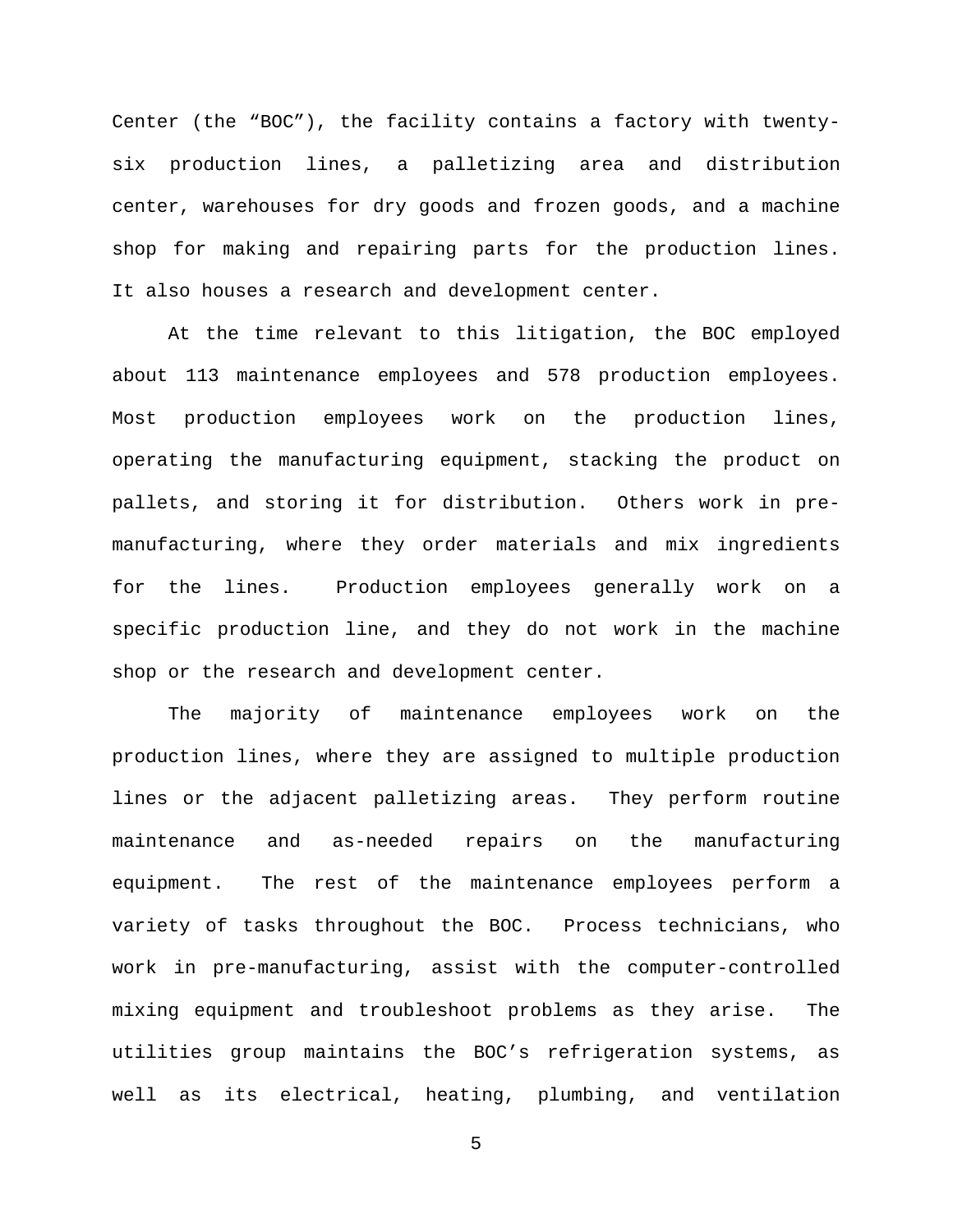systems. Other maintenance employees work as control technicians, in facilities maintenance, or in the machine shop.

On the production lines and in pre-manufacturing, maintenance and production employees sometimes work together. While production workers are trained to solve minor or routine technical problems—for example, simple packaging jams that can be fixed by removing the jammed material—their technical training is limited, and maintenance workers perform most repairs and routine maintenance. When production employees encounter technical problems they cannot solve, they call for the assistance of a maintenance employee. The maintenance employee diagnoses the problem and performs the repair, relying on input from the production worker. Every third shift, production workers disassemble the equipment for cleaning while maintenance workers stand by to replace broken parts or address problems that may occur during reassembly and start-up.

Maintenance and production employees have similar working conditions. They receive the same employment benefits, annual performance evaluations, and they use the same parking lots, time clocks, break rooms, and lockers. They must also follow the same workplace policies, including wearing similar uniforms.

But the two groups are distinguished in several significant respects. Maintenance workers are generally better paid, receiving \$20–\$30 an hour, compared with \$15–\$22 for production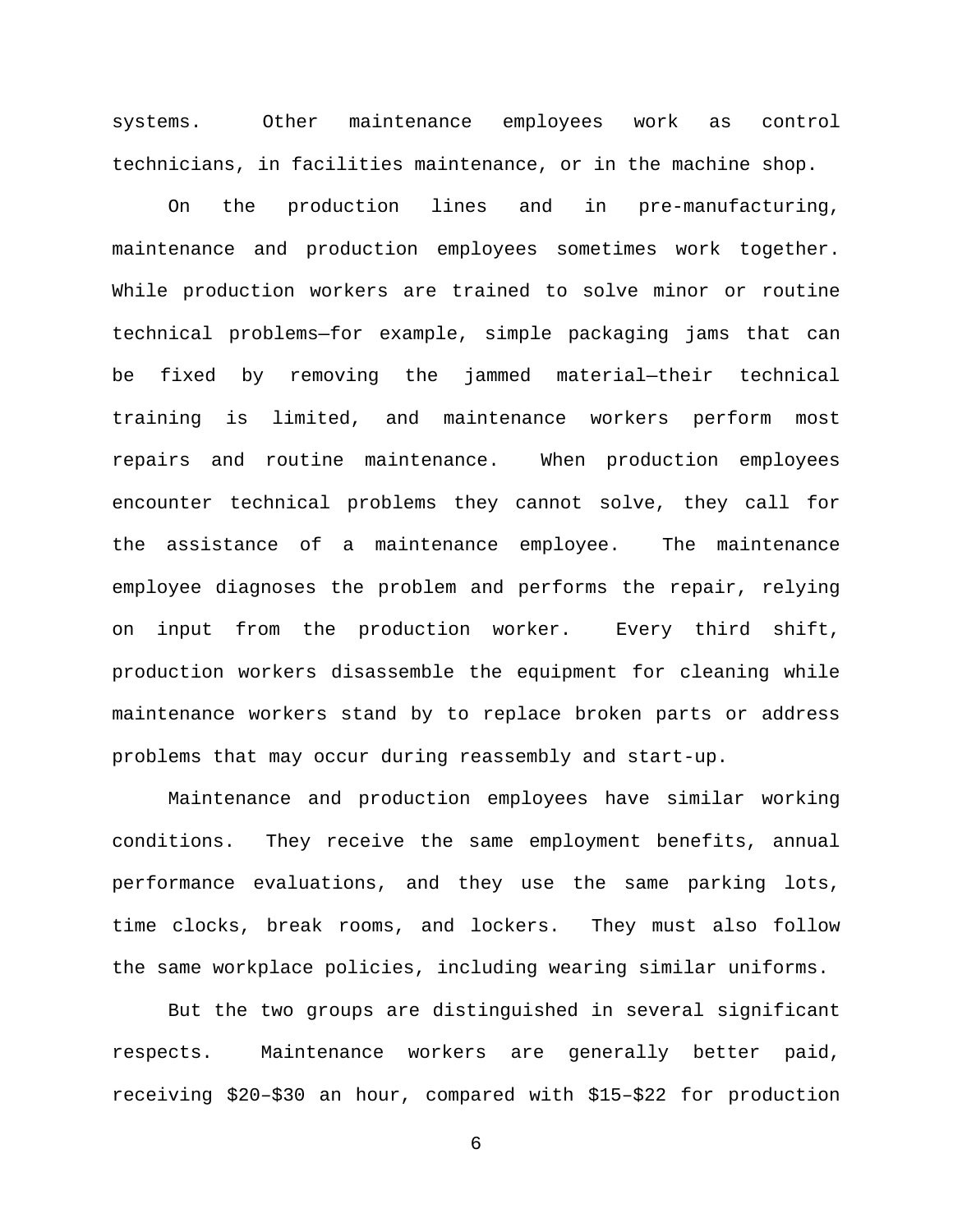workers. This reflects the fact that maintenance employees have significantly more training, particularly in mechanics and electronics. Maintenance employees rarely do the work of production employees, and they work on a different schedule. Whereas maintenance employees work four ten-hour shifts each week, production employees work five eight-hour shifts, which results in different overtime, holiday, and sick pay. Furthermore, the two groups are organized into separate departments with different immediate supervisors. Maintenance employees are part of the Technical Operations Team; production employees are on either the Manufacturing Team or the Pre-Manufacturing Team. Finally, the BOC shuts down annually for two to four weeks for a complete rebuild of the production lines. All maintenance employees are required to work during this period, whereas only a few production employees work if they volunteer or are selected to participate.

Near the end of 2009, Dreyer's put in place a pilot program, limited to one production line, intended to partially integrate the roles of production and maintenance employees. The purpose of the program was to increase production employees' ability to perform routine maintenance (cleaning, inspecting, lubricating), thereby allowing maintenance employees to focus less on breakdowns and more on preventive maintenance. The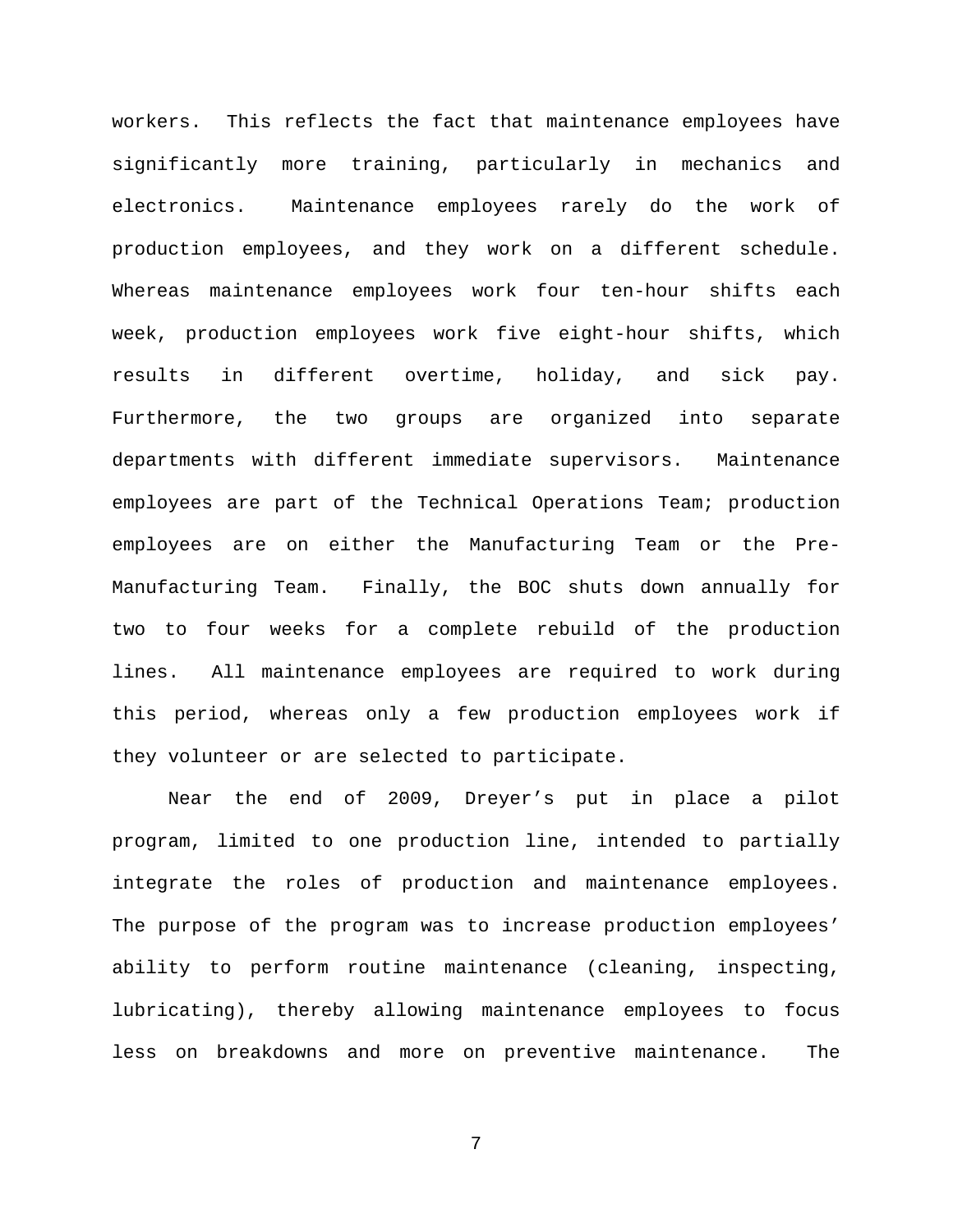program was put on hold sometime in 2011 and was restarted in early 2012.

#### B.

Late in 2011, the International Union of Operating Engineers Local 501, AFL–CIO filed a petition with the Board, seeking to represent the BOC's maintenance employees. Dreyer's objected to the proposed unit, arguing that it should also include production employees. The Board's Regional Director (the "RD") approved the maintenance-only unit over Dreyer's objections, and the Board denied Dreyer's request for review. After maintenance employees voted 56–53 in favor of joining the Union, Dreyer's refused to bargain and the Union filed an unfair-labor-practice charge with the Board.<sup>[2](#page-7-0)</sup>

The Board granted summary judgment to the Union, and Dreyer's sought review in this court. We placed the case in abeyance pending the Supreme Court's decision in NLRB v. Noel Canning, 134 S. Ct. 2550 (2014), which ultimately held that the appointments of some members of the Board were unconstitutional. On the Board's motion, we vacated its order and remanded.

On remand, the Board again found that Dreyer's had committed an unfair labor practice, and Dreyer's again

<span id="page-7-0"></span><sup>&</sup>lt;sup>2</sup> To challenge the Board's unit determination, "the employer must refuse to bargain, triggering unfair labor practice<br>proceedings under Section 8(a)(5)." Wellman Indus., Inc. v. proceedings under Section  $8(a)(5)$ ." NLRB, 490 F.2d 427, 430 (4th Cir. 1974).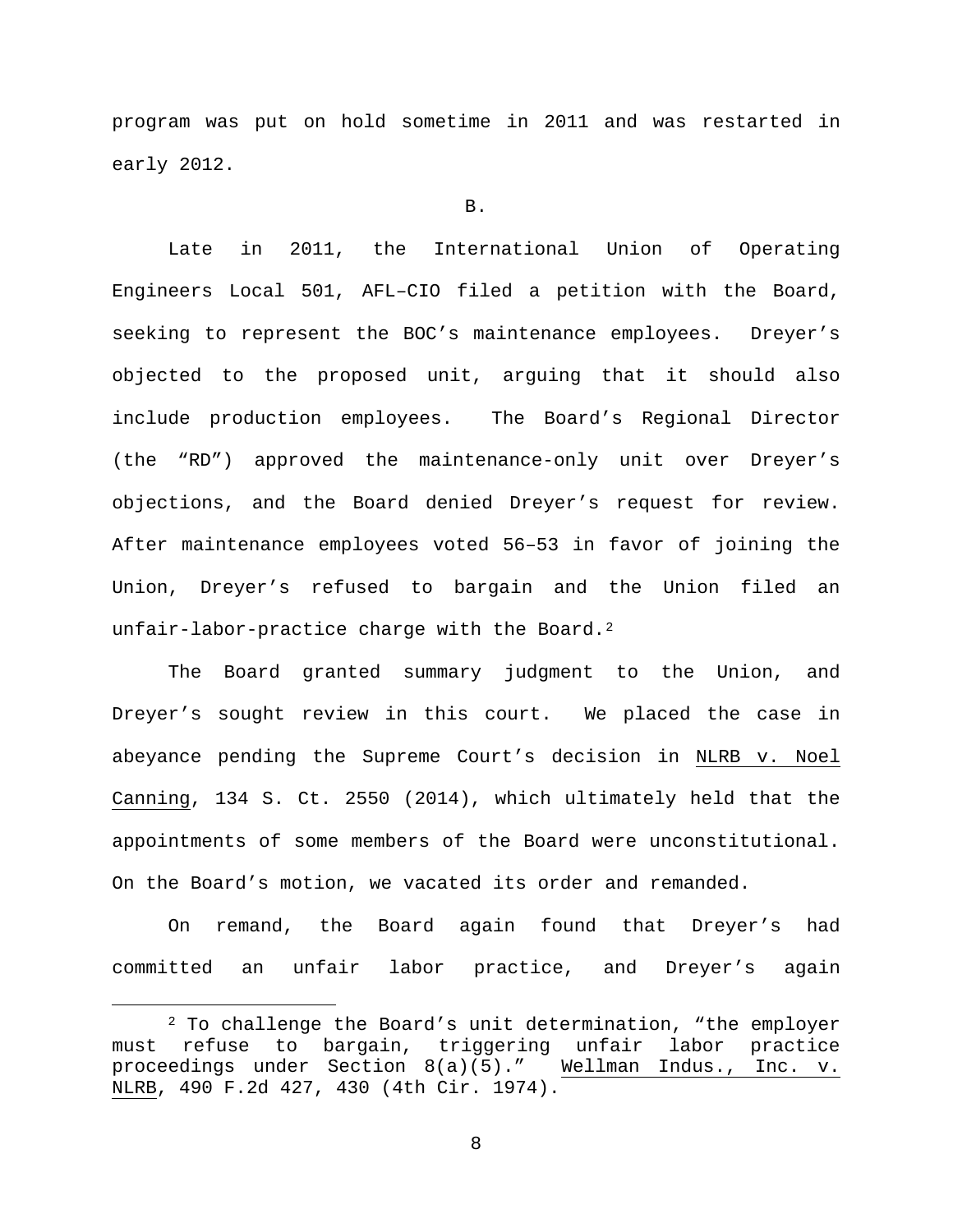petitioned this court for review. The Board cross-petitioned for enforcement.

#### II.

### A.

The NLRA requires the Board to determine "the unit appropriate for the purposes of collective bargaining." 29 U.S.C. § 159(b). In making this determination, the Board exercises "the widest possible discretion." Sandvik Rock Tools, Inc. v. NLRB, 194 F.3d 531, 534 (4th Cir. 1999). The Board may approve any appropriate unit; it need not identify and select "the single most appropriate unit." NLRB v. Enter. Leasing Co. Se., 722 F.3d 609, 625 (4th Cir. 2013) (quoting Am. Hosp. Ass'n v. NLRB, 499 U.S. 606, 610 (1991)). Therefore, to resist the Board's determination that a petitioned-for unit is appropriate, an employer cannot merely demonstrate that a different unit is also appropriate, or even more appropriate. Sandvik, 194 F.3d at 537. Rather, "[a]n employer challenging the Board's unit determination . . . has the burden to prove that the bargaining unit selected is 'utterly inappropriate.'" Enter. Leasing, 722 F.3d at 626-27 (quoting Sandvik, 194 F.3d at 534); see also Arcadian Shores, Inc. v. NLRB, 580 F.2d 118, 120 (4th Cir. 1978).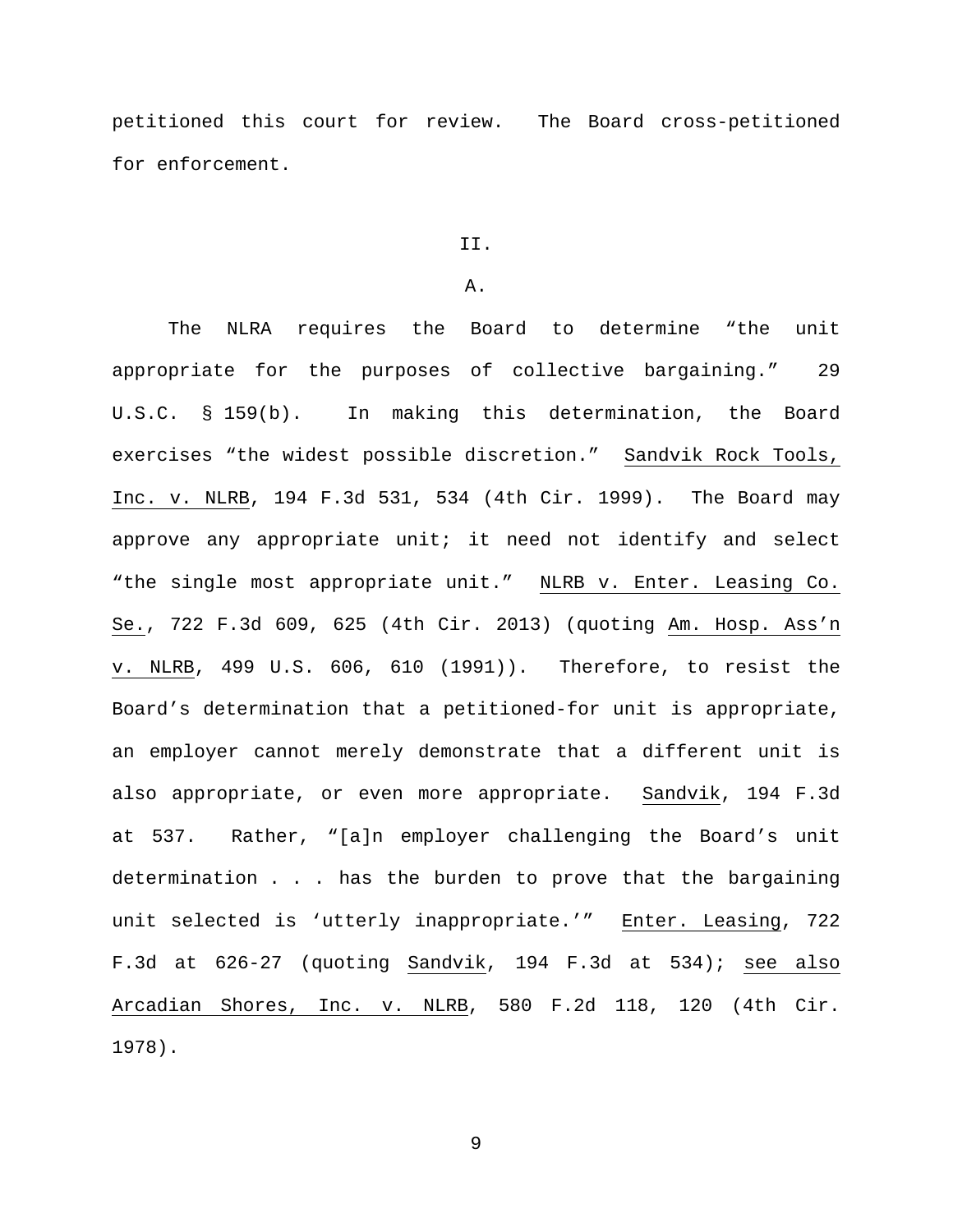But despite granting broad discretion, the NLRA prohibits the Board from blindly deferring to a union's proposed unit. NLRB v. Lundy Packing Co., 68 F.3d 1577, 1580 (4th Cir. 1995). Rather, the NLRA states that "[i]n determining whether a unit is appropriate . . . the extent to which the employees have organized shall not be controlling." 29 U.S.C. § 159(c)(5). This means that the happenstance of a union's organizing efforts may not be the dominant factor in the Board's decision to approve the unit. See Lundy, 68 F.3d at 1580. Because a union will ordinarily propose a unit controlled by organized employees, the Board violates the statute if it presumes the appropriateness of a proposed unit. See id. at 1581. Nevertheless, the Board may consider the extent of organization as one relevant factor, which may even be the "determinative" factor in a "close case." Overnite Transp. Co. v. NLRB, 294 F.3d 615, 620 (4th Cir. 2002).

To guide its discretion, and to avoid giving controlling weight to the extent of organization, the Board has traditionally asked whether "employees in the requested unit shar[e] a sufficient community of interest to be included in the same unit." Overnite Transp. Co., 322 N.L.R.B. 723, 725 (1996). The community-of-interest test incorporates several factors:

(1) similarity in the scale and manner of determining the earnings; (2) similarity in employment benefits, hours of work, and other terms and conditions of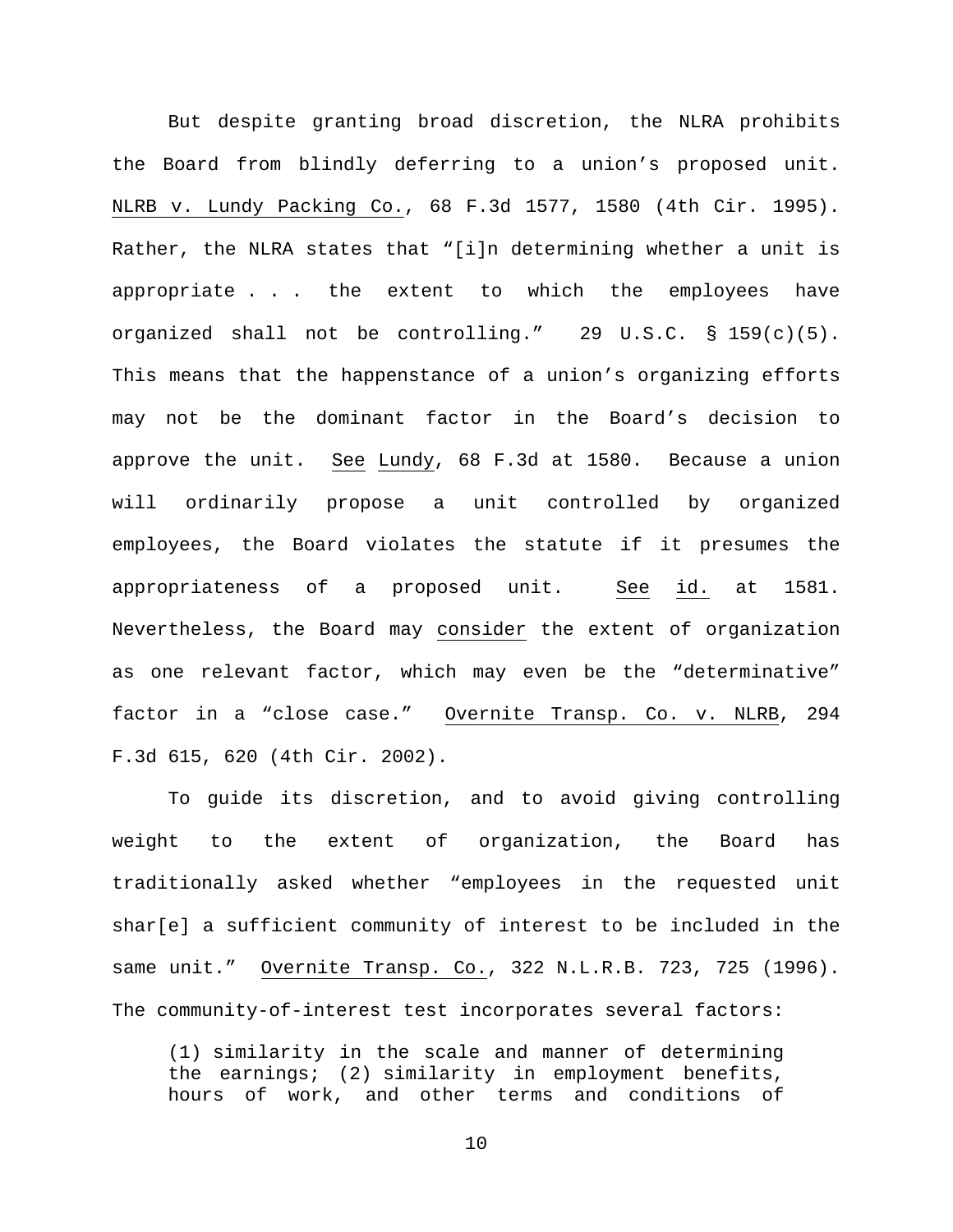employment; (3) similarity in the kind of work<br>performed; (4) similarity in the qualifications, performed; (4) similarity in skills and training of the employees; (5) frequency of<br>contact or interchange among the employees; contact or interchange among the empl<br>(6) geographic proximity; (7) continuity (6) geographic  $\frac{1}{2}$  proximity; (7) continuity or integration of production processes; (8) common of production processes; (8) common supervision and determination of labor-relations policy; (9) relationship to the administrative<br>organization of the employer; (10) history of (10) history of collective bargaining; (11) desires of the affected employees; [and] (12) extent of union organization.

Enter. Leasing, 722 F.3d at 626 n.8 (quoting Lundy, 68 F.3d at 1580). The test ensures not only that the employees in the unit share common interests, but also that these interests are distinct from those of excluded employees. See Newton-Wellesley Hosp., 250 N.L.R.B. 409, 411 (1980).

In Specialty Healthcare & Rehabilitation Center of Mobile, 357 N.L.R.B. No. 83 (2011), the Board set out to clarify this longstanding unit-determination analysis. The Board explained that the analysis proceeds in two steps. In step one, "the Board examines the petitioned-for unit . . . . If that unit is an appropriate unit, the Board proceeds no further." Id. at \*12. In essence, this is the traditional community-of-interest test outlined above. See id. at \*14 (examining the communityof-interest factors to determine that the included employees "share a community of interest" and "are unlike all the other employees the Employer would include in the unit"). Once the Board determines in step one that the members of the proposed unit share a community of interest—and the unit is thus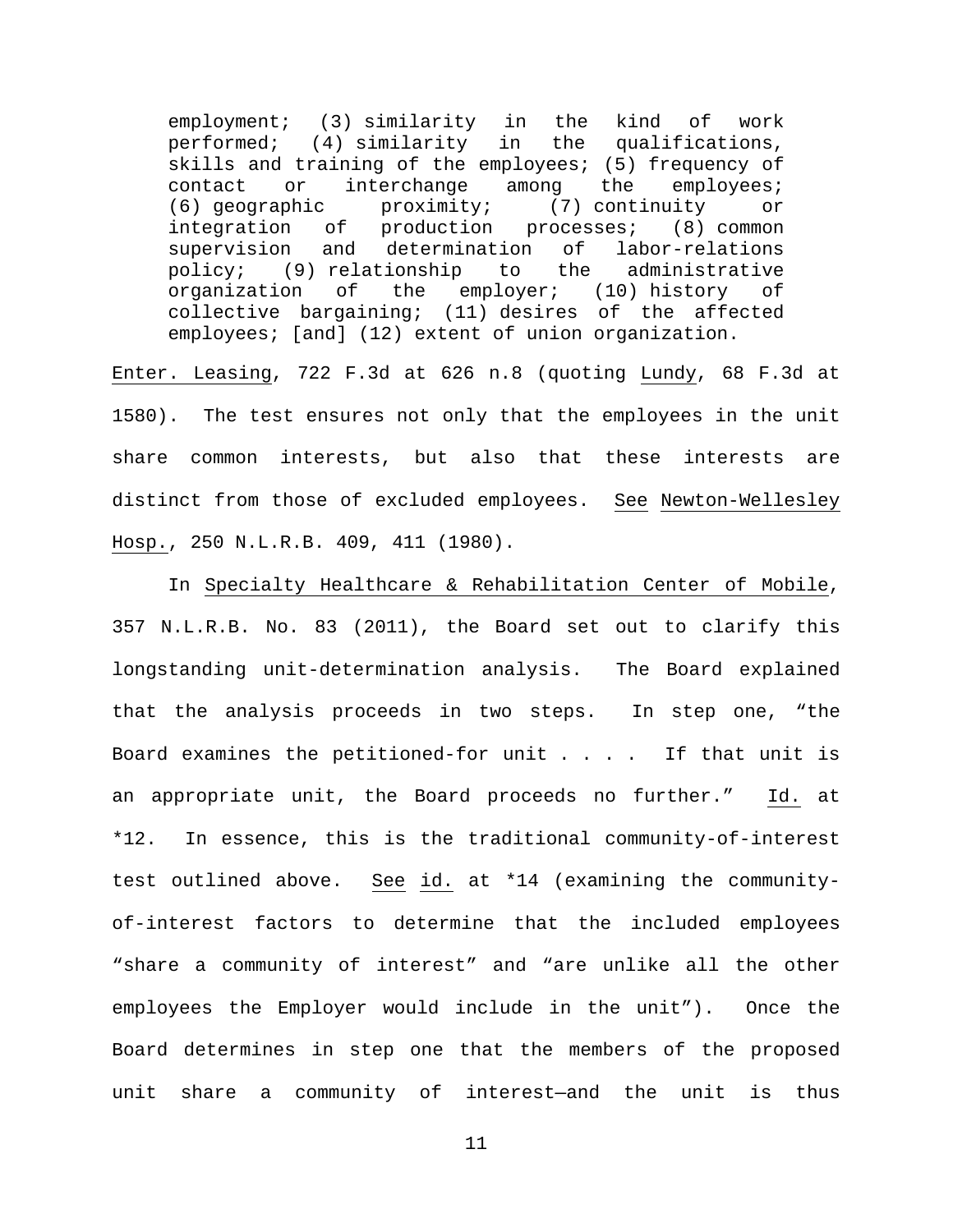appropriate—the burden then shifts to the employer to show that the approved unit is inappropriate. Id. at \*15.

In step two, the employer "is required to demonstrate that a proposed unit consisting of employees readily identifiable as a group who share a community of interest is nevertheless not an appropriate unit because the smallest appropriate unit contains additional employees." Id. The employer's required showing is necessarily "heightened": because the Board need not select the most appropriate unit, the employer must do more than show that its preferred unit is also appropriate. Id. at \*16.

The Board acknowledged in Specialty Healthcare that it and the courts of appeals had over time used "different words . . . to describe this heightened showing," and it concluded that the use of "slightly varying verbal formulations . . . [did] not serve the statutory purpose" of the NLRA. Id. at \*16-17. Accordingly, to describe the employer's required showing when asking the Board to include additional employees in the unit, the Board settled on a phrase accepted by the D.C. Circuit: "an overwhelming community of interest." Id. at \*16 (quoting Blue Man Vegas, LLC v. NLRB, 529 F.3d 417, 421 (D.C. Cir. 2008)).

To summarize the Specialty Healthcare framework: in step one, the Board performs a community-of-interest analysis to determine whether the proposed unit is appropriate; if the unit is found appropriate, in step two the employer must demonstrate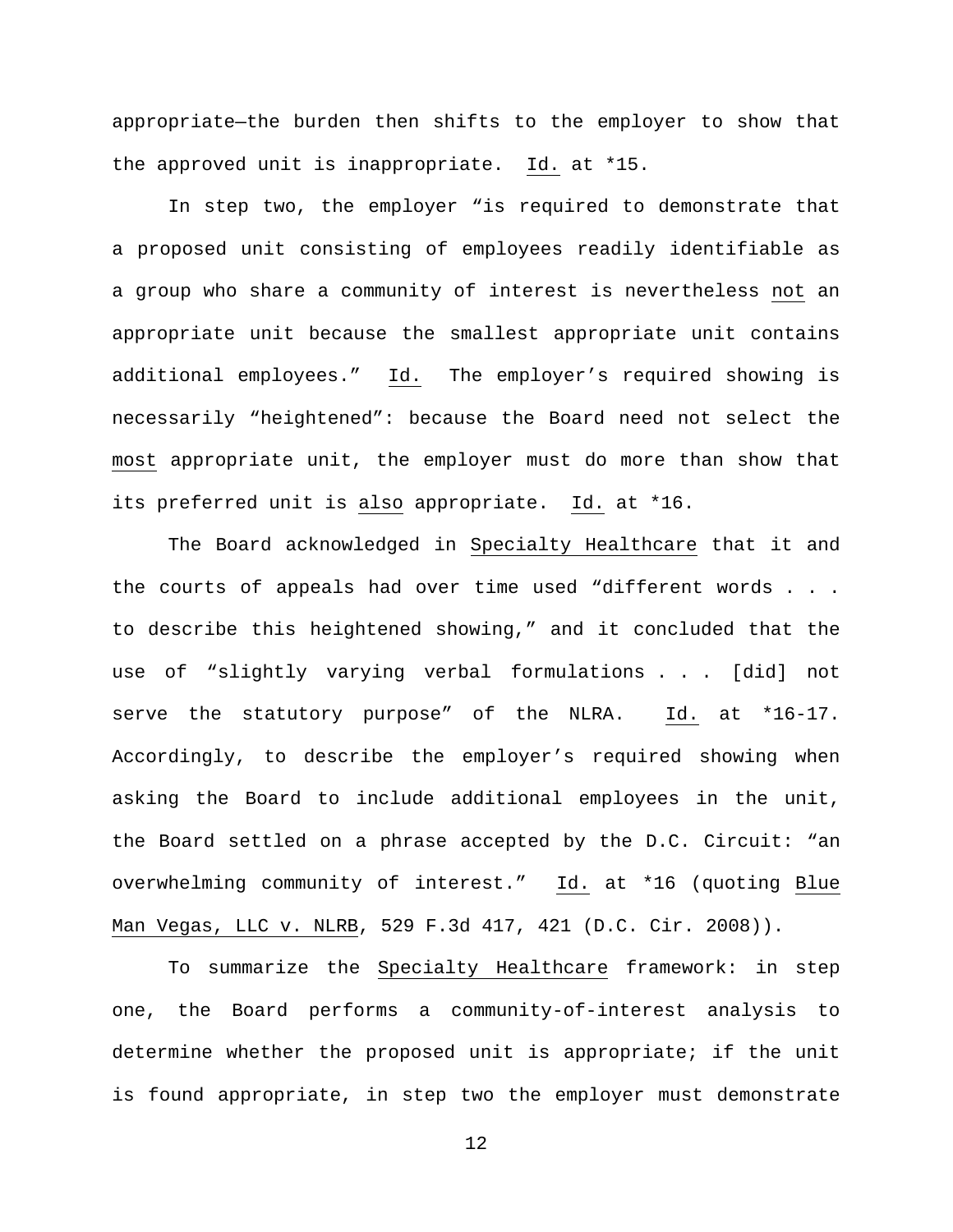that the excluded employees it wishes to include share an "overwhelming community of interest" with the included employees. Id. (emphasis added).

#### B.

We hold that the Board acted within its broad discretion in certifying the Union's petitioned-for unit. After a thorough analysis of the facts, the RD applied the traditional communityof-interest factors to determine not only that the maintenance employees share a community of interest amongst themselves, but also that maintenance employees form a group distinct from production employees. By doing so, the RD did not allow the extent of organization to control his decision.

In applying the Specialty Healthcare framework, the RD began by determining that the maintenance employees are "readily identifiable as a separate group" from production employees. J.A. 416. Maintenance employees "are in their own department, and are in different job classifications, have different skills, and perform different functions from production employees." Id. The RD focused in particular on the "very different skills" of the two employee groups and on the fact that maintenance employees have "much more technical knowledge" than production employees. Id. Specifically, maintenance employees "are required to have one year['s] experience in computerized maintenance management, two years['] experience in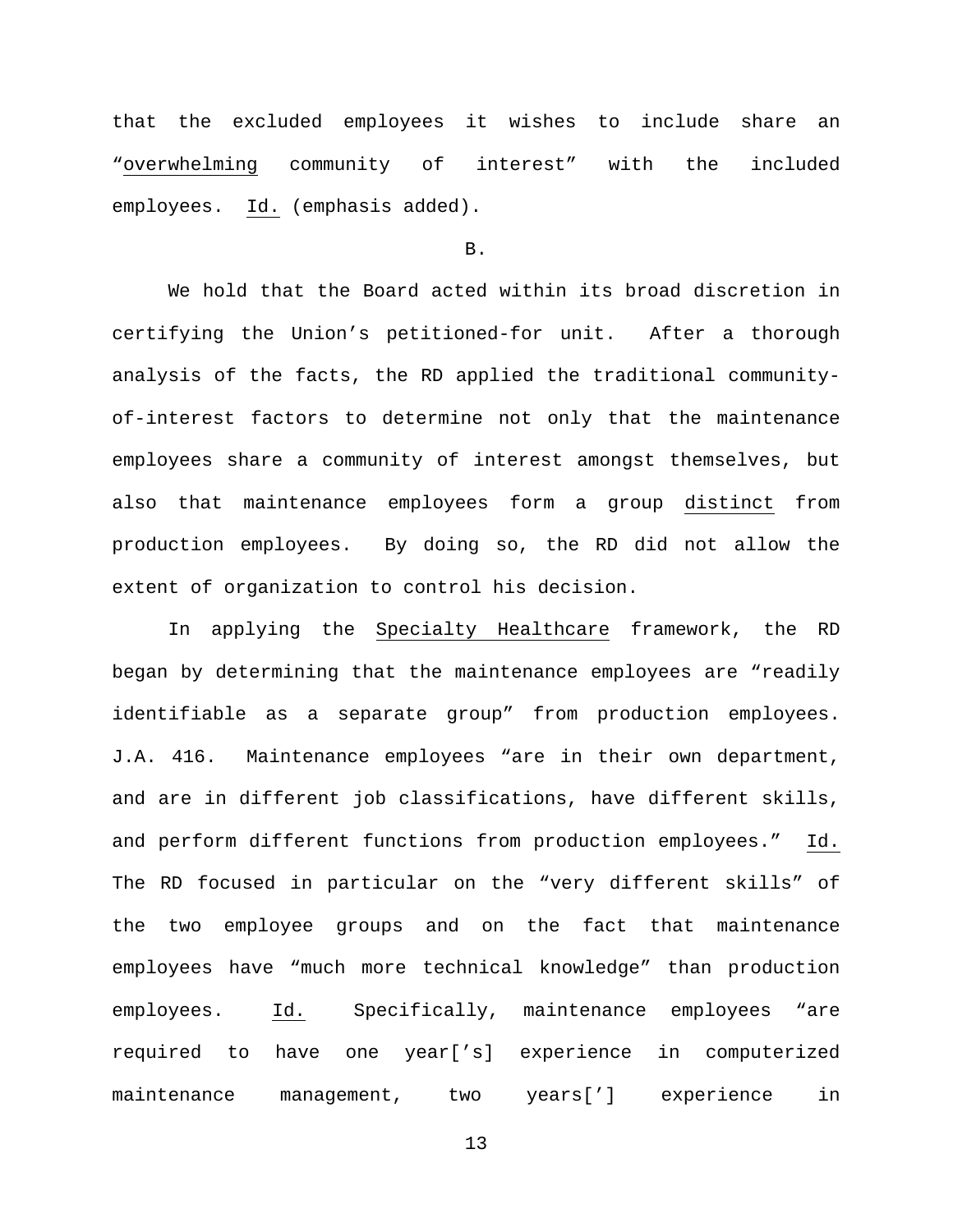troubleshooting pneumatics, hydraulics, and electrical and manufacturing, and five to seven years['] experience in industrial high speed maintenance." Id. None of these requirements apply to production employees. Id. And whereas "[m]aintenance mechanics spend about 90% of their time performing skilled maintenance work," "production employees lack the appropriate skill" for such work and make only "minor adjustment[s] or repair[s]." J.A. 416-17.

Having distinguished maintenance and production employees, the RD next determined that "[t]he maintenance employees share a sufficient community of interest amongst themselves for purposes of collective bargaining." J.A. 417. Applying the traditional community-of-interest factors, he determined that the maintenance employees share similar wages, similar hours, common supervision, and common functions. J.A. 418-19.

Throughout this analysis, the RD continued to note how maintenance employees are distinct from production employees. He found that "[t]he greater skill of the maintenance employees is . . . reflected by the fact that the maintenance employees are significantly higher paid than the production employees" and that "there is virtually no temporary interchange between maintenance and production employees." J.A. 419–20. Moreover, any overlap in wages of the two groups is limited to one of five classes of maintenance employees and is ultimately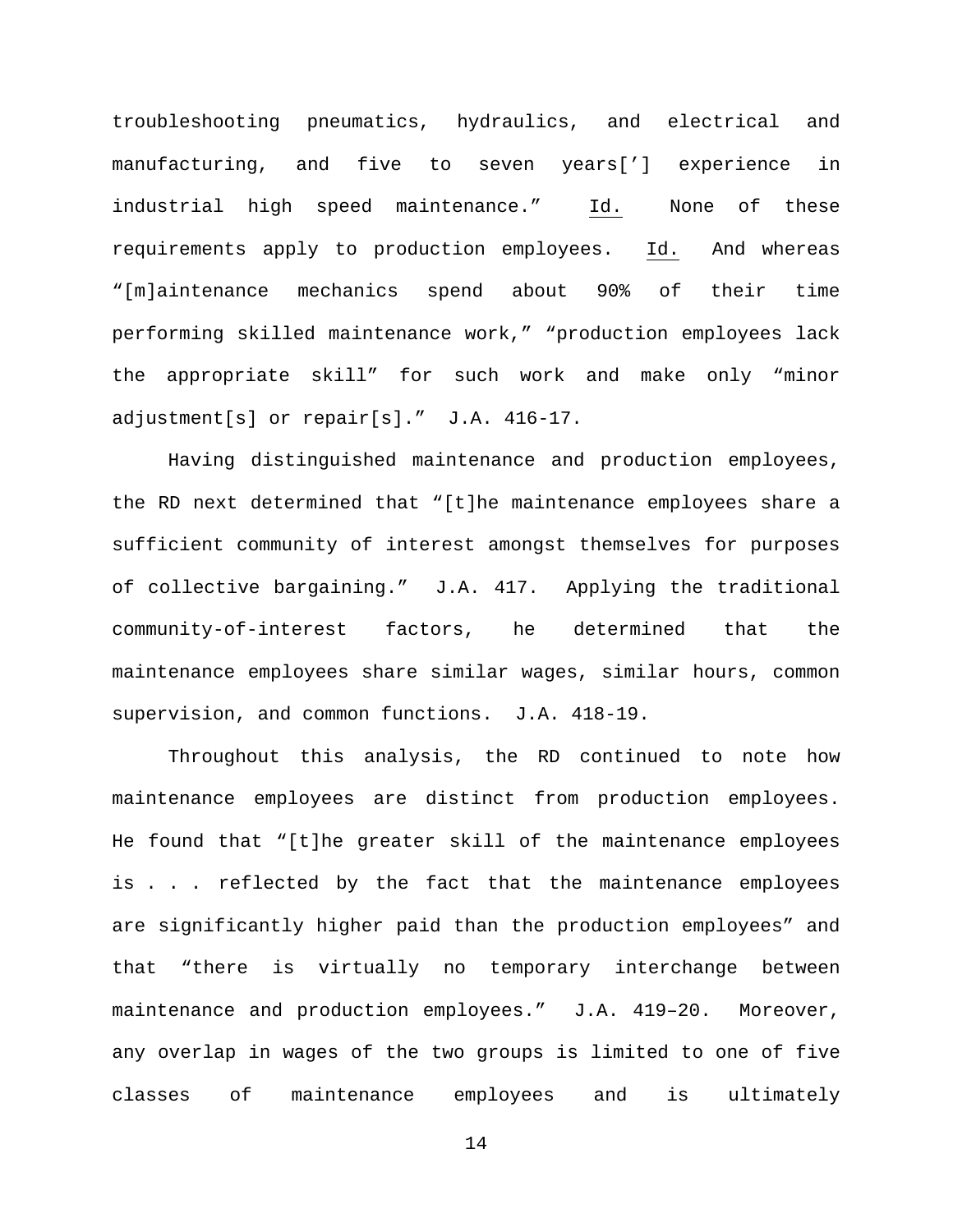"insignificant." J.A. 418. The two groups work different shifts, the RD found, and as a result, "[o]vertime is calculated differently for maintenance employees than production employees," "maintenance employees tend to work more overtime than production [employees]," and maintenance employees receive more hours of sick pay than production employees. Id. The two groups' essential functions also differ: "The maintenance employees are primarily in charge of maintaining the Employer's machinery, and the production employees are primarily in charge of producing the ice cream." J.A. 419. And while many maintenance employees "come into contact with production employees on the production lines," some maintenance employees who do not work on the lines have "more limited" or "very little contact" with production employees. J.A. 420.

Moving on to step two of the Specialty Healthcare analysis, the RD found that Dreyer's could not meet its burden to show that the production and maintenance employees share an overwhelming community of interest. J.A. 420–21. He rejected several of Dreyer's arguments. First, he found distinguishable prior Board cases approving joint units of production and maintenance employees. J.A. 421 (citing Buckhorn, Inc., 343 N.L.R.B. 201 (2004); TDK Ferrites Corp., 342 N.L.R.B. 1006 (2004)). Second, he found that the petitioned-for unit is not arbitrary or fractured because the Union sought "to represent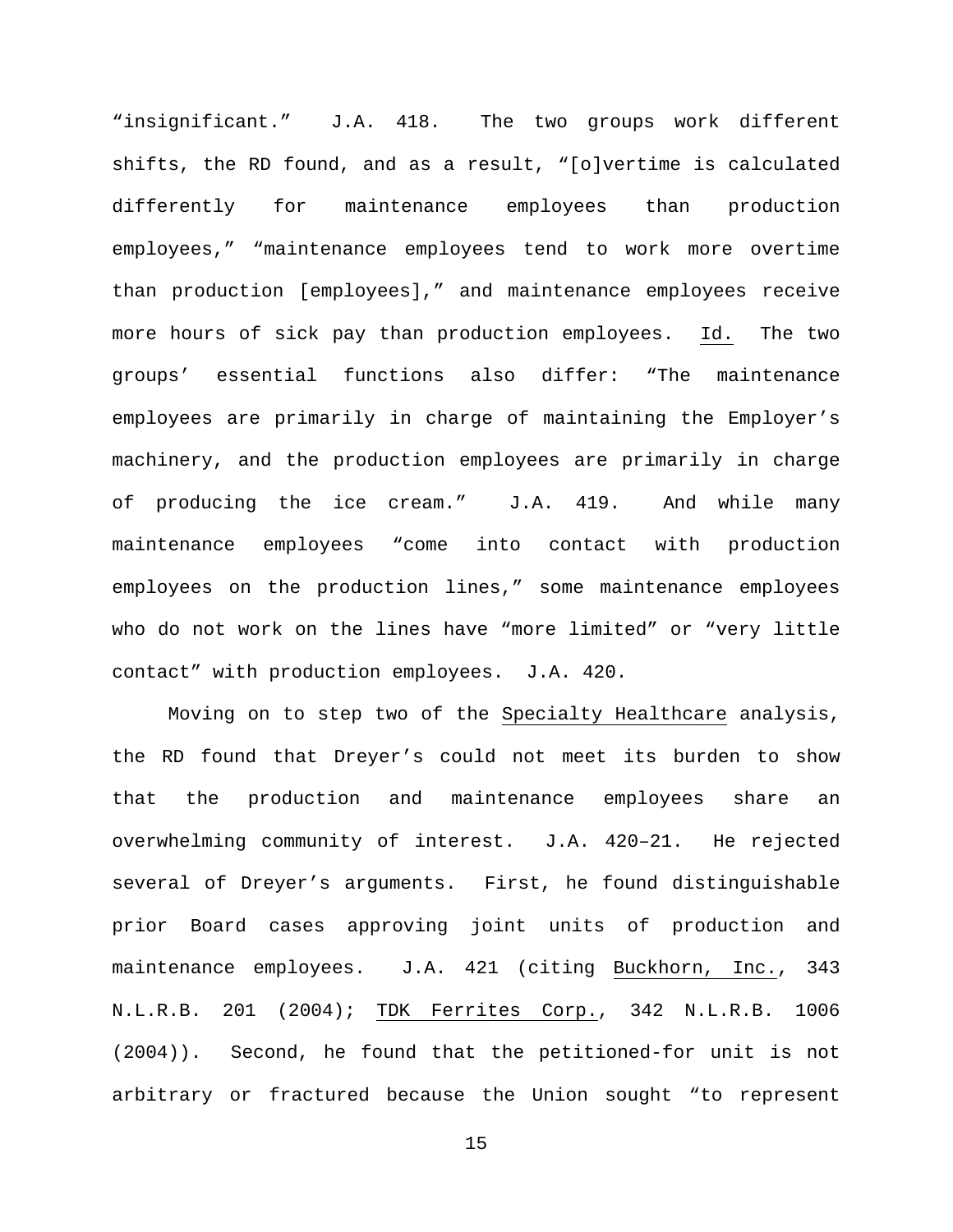all classifications of the Employer's maintenance employees." Id. Third, he found the bargaining history at the facility inconclusive. Id. And finally, the RD gave "little weight" to Dreyer's argument that its pilot program for increasing the integration of the production and maintenance employees' work renders the unit inappropriate. J.A. 422. The success of the program remained speculative, he found, and even assuming its success, the program would not close the significant gap in skill between the two groups. Id.

By properly applying the community-of-interest factors before shifting the burden to Dreyer's, the RD appropriately exercised his discretion and did not permit the extent of organization to control. Cf. FedEx Freight, Inc. v. NLRB, No. 15-1848, 2016 WL 859971, at \*7 (8th Cir. Mar. 7, 2016) (published) (holding that "the use of an overwhelming community of interest test at the second step of the Board's analysis does not violate section 9(c)(5)"); Kindred Nursing Ctrs. E., LLC v. NLRB, 727 F.3d 552, 565 (6th Cir. 2013) (enforcing the Board's order in Specialty Healthcare); Blue Man, 529 F.3d at 423 ("As long as the Board applies the overwhelming community-of-interest standard only after the proposed unit has been shown to be prima facie appropriate, the Board does not run afoul of the statutory injunction that the extent of the union's organization not be given controlling weight.").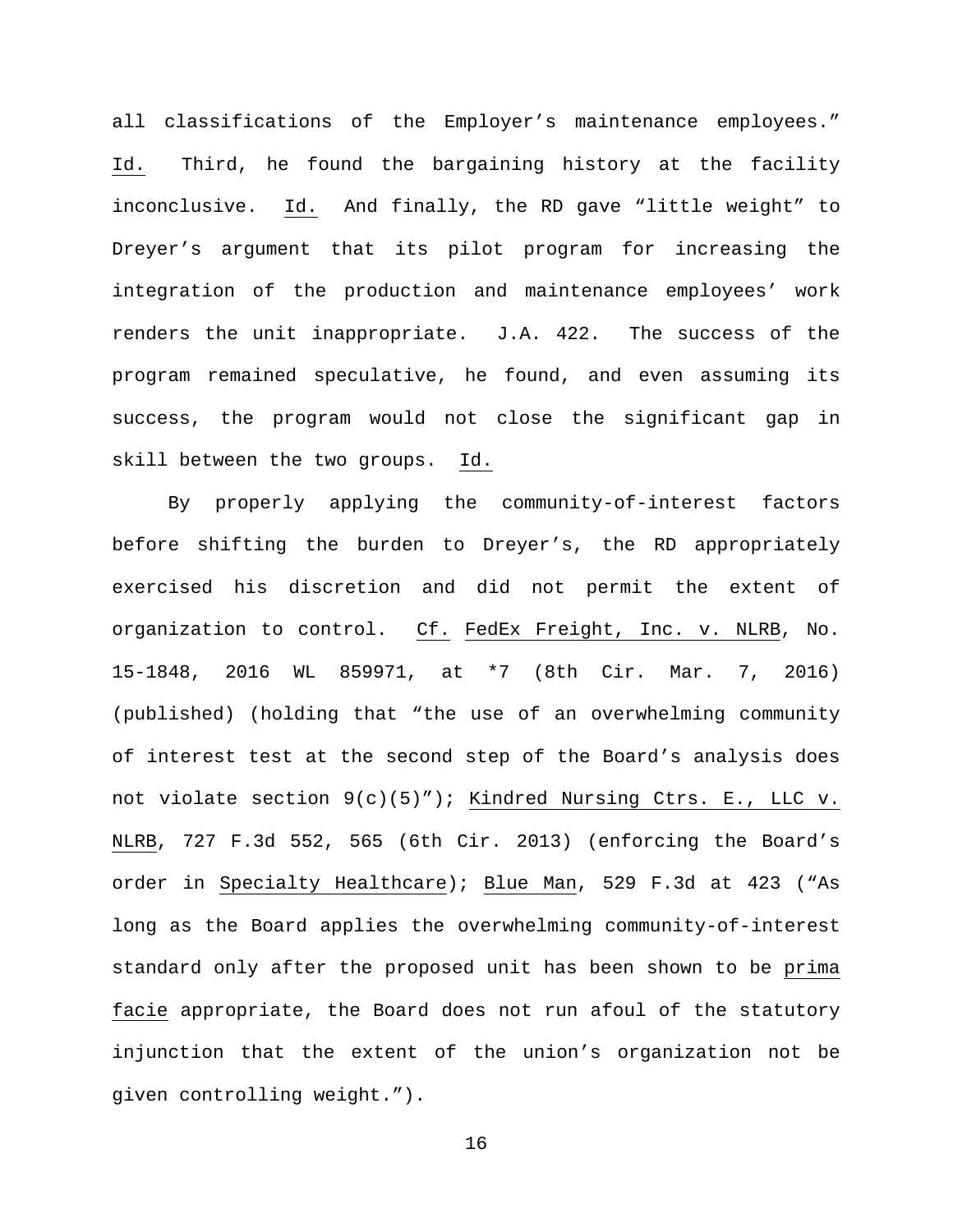This conclusion is supported by the fact that the approved unit tracks Dreyer's own departmental lines and is consistent with prior Board unit determinations. See, e.g., Ore-Ida Foods, Inc., 313 N.L.R.B. 1016, 1020 (1994) (finding that maintenance employees shared a community of interest distinct from production workers because of differences in skill and compensation, despite "extensive contact with, and, at times the assistance of, the production employees"). And it is of no consequence that a unit including production employees may also be appropriate. See J.A. 421 (RD noting that "factors [Dreyer's] points to might show that a combined unit is an appropriate unit"). Dreyer's burden is to show that the approved unit is "utterly inappropriate." Enter. Leasing, 722 F.3d at 626-27. That it cannot do, as we explain in the next section.

 $\mathcal{C}$ .

Dreyer's offers several objections, focusing its attack on Specialty Healthcare rather than on the Board's decision in this case.[3](#page-16-0) We consider each objection in turn.

<span id="page-16-0"></span> <sup>3</sup> Dreyer's focus on Specialty Healthcare rather than on the RD's analysis in this case is telling. Indeed, the dissenting member of the Specialty Healthcare panel also participated in<br>this case, and, while he refused to rely on Specialty and, while he refused to rely on Healthcare, he nevertheless found here "that, under the traditional community-of-interest test, the interests of the petitioned-for unit are sufficiently distinct from the (Continued)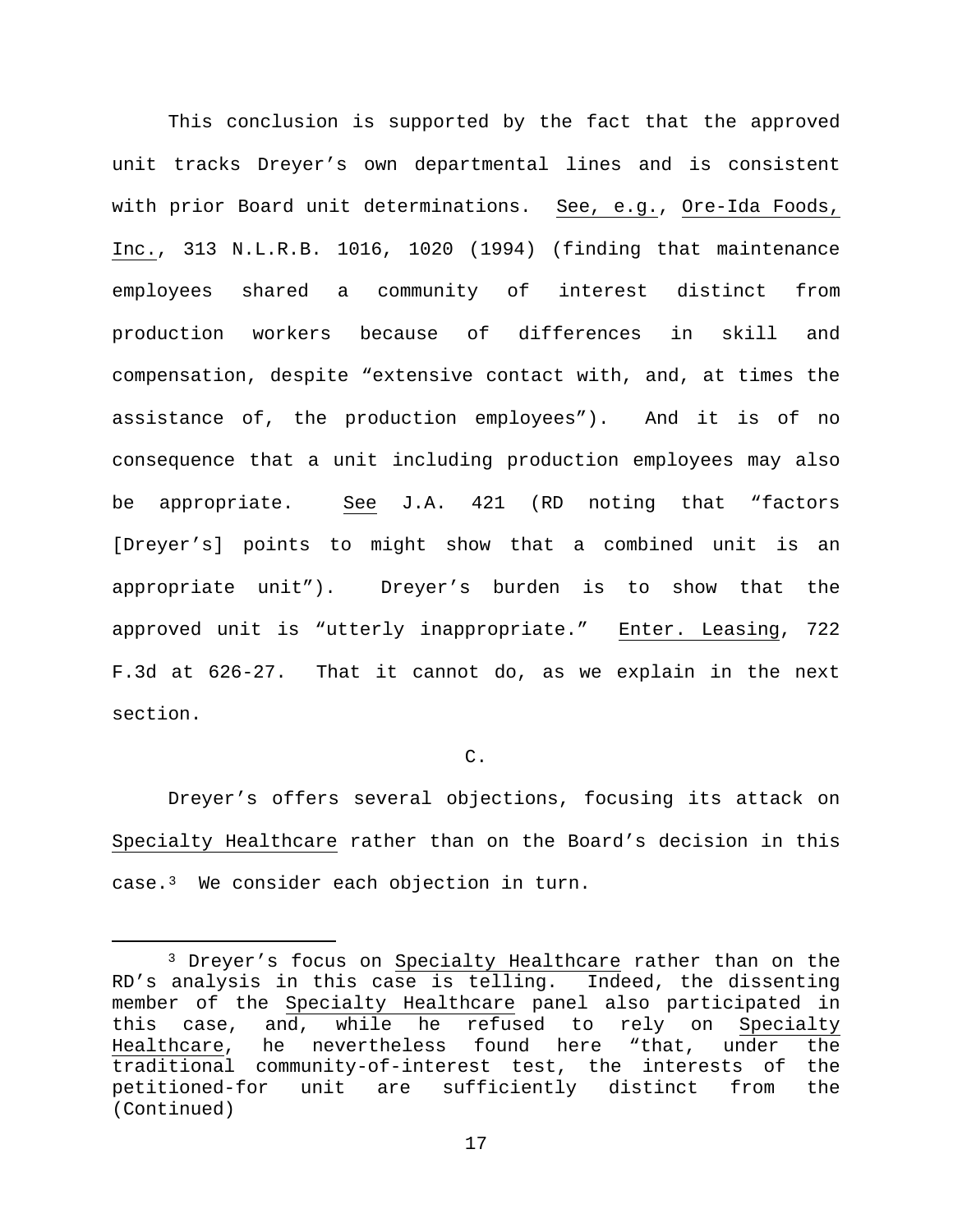First, Dreyer's contends that the overwhelming-communityof-interest test in Specialty Healthcare violates the NLRA by giving controlling weight to the extent of union organization. For this contention, Dreyer's relies primarily on our decision in Lundy Packing. In Lundy, the Board approved a unit of production and maintenance employees at a pork-products plant, rejecting the employer's argument that industrial engineers and some quality-control employees should also be included. 68 F.3d at 1579. While the Board conceded that the larger unit might also be an appropriate unit, it determined that the excluded employees did not share an "overwhelming community of interest" with those in the proposed unit. Id. at 1581. The Board therefore denied the employer's request to include additional employees. Id. at 1579.

We denied enforcement of the Board's order, finding several problems with the decision. First, the Board permitted the exclusion of some employees on the basis of "meager differences," which was "problematic under the 'community of interest' standard." Id. at 1581. Second, the Board "adopted a

ī

production employees." J.A. 426. And at oral argument, counsel for Dreyer's conceded that the RD's community-of-interest analysis "looks a lot like the . . . historical analysis that used to be done." Oral Argument at 14:15, Nestle Dreyer's Ice<br>Cream Co. v. NLRB, 14-2222 (Oct. 28, 2015), Cream Co. v. NLRB, 14-2222 (Oct. 28, 2015), http://coop.ca4.uscourts.gov/OAarchive/mp3/14-2222-20151028.mp3.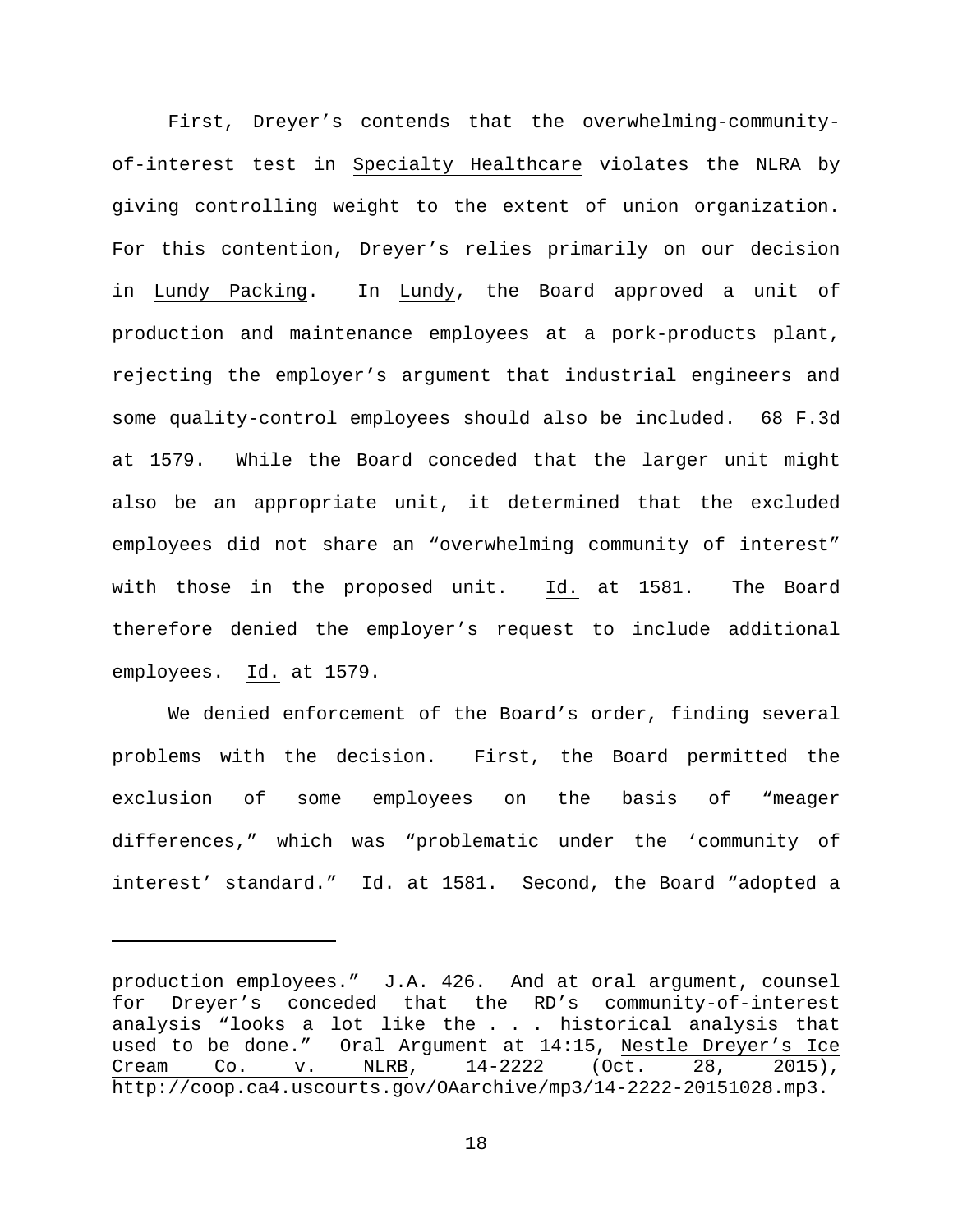novel legal standard which effectively accomplished the exclusion. Under this new standard, any union-proposed unit is presumed appropriate unless an 'overwhelming community of interest' exists between the excluded employees and the unionproposed unit." Id. We held that this use of the overwhelmingcommunity-of-interest standard, which presumed the appropriateness of a proposed bargaining unit, "effectively accorded controlling weight to the extent of union organization" in violation of the NLRA. Id.

According to Dreyer's, Lundy held that the overwhelmingcommunity-of-interest test necessarily violates the NLRA when used in the context of unit determinations: "Instead of using a range of factors to determine whether a proposed unit is appropriate, as the Board did with its traditional [communityof-interest] test, the overwhelming test skews the analysis 'overwhelmingly' in favor of the union-proposed unit." Pet'r's Br. at 41.

Dreyer's reads Lundy too broadly. Lundy does not establish that the overwhelming-community-of-interest test as later applied in Specialty Healthcare fails to comport with the NLRA. Instead, Lundy prohibits the overwhelming-community-of-interest test where the Board first conducts a deficient community-ofinterest analysis—that is, where the first step of the Specialty Healthcare test fails to guard against arbitrary exclusions.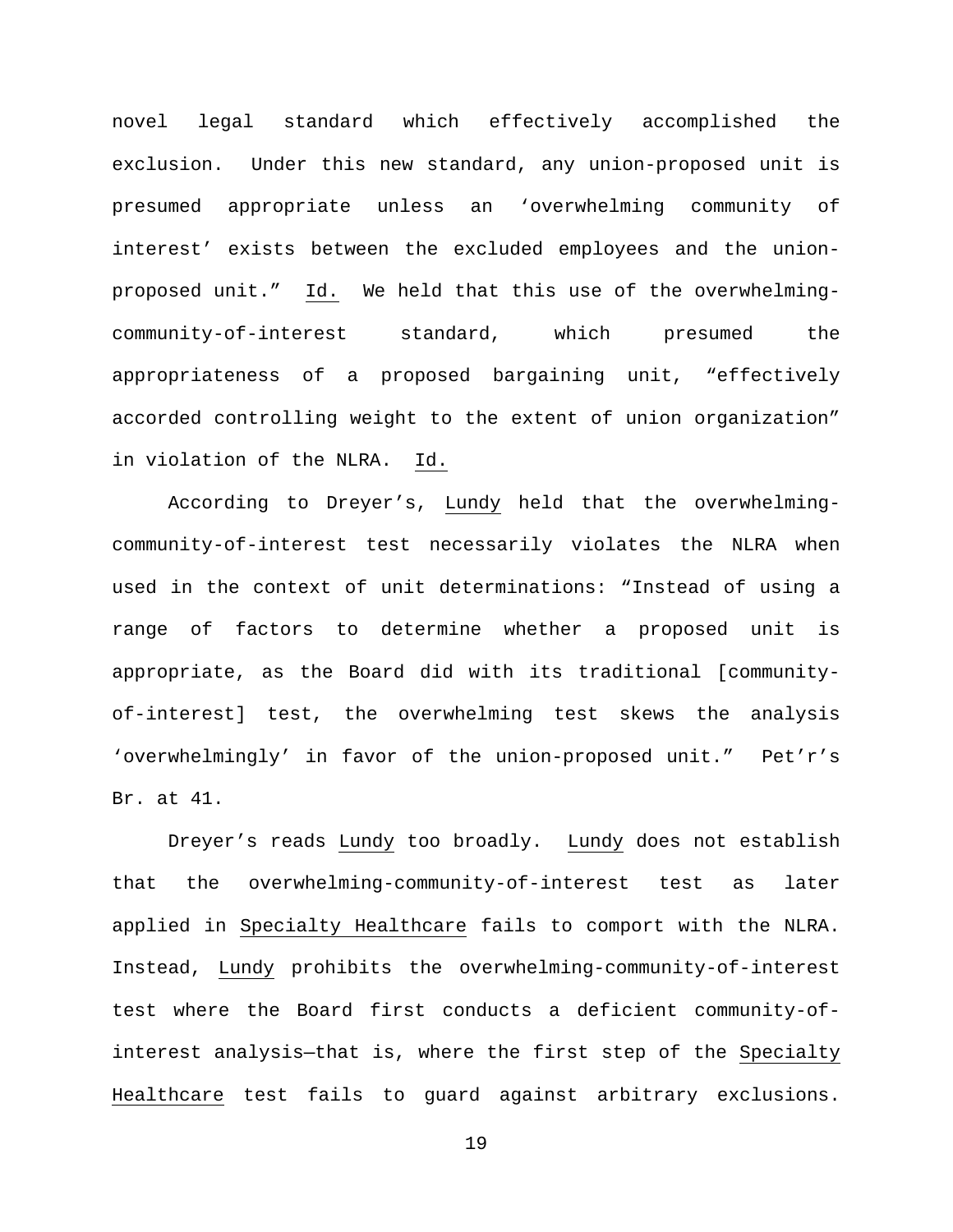The "meager differences" we identified in Lundy between the excluded quality-control employees and the included production and maintenance employees were the following: "(1) the method for calculating their earnings; (2) supervision; and (3) a lack of interchangeability with other [production and maintenance] positions." Id. at 1580. And even these distinctions were questionable: at least one included employee's pay was calculated in the same manner as the excluded employees, and many of the included employees had different supervisors from one another. Id. at 1580–81. In other words, the petitionedfor unit was an apparent union gerrymander. By rubber-stamping it and then applying the overwhelming-community-of-interest test, "the Board effectively accorded controlling weight to the extent of union organization." Id. at 1581.

But in Lundy we had no occasion to determine whether the overwhelming-community-of-interest test would offend the NLRA in a case where the Board properly conducts Specialty Healthcare's step-one analysis by determining that the members of the petitioned-for unit share a distinct community of interest. With such a case now before us, we find Lundy distinguishable. Here, in addition to the differences cited in Lundy, the RD identified several community-of-interest factors that distinguished maintenance employees from production employees: higher wages, greater training and education requirements,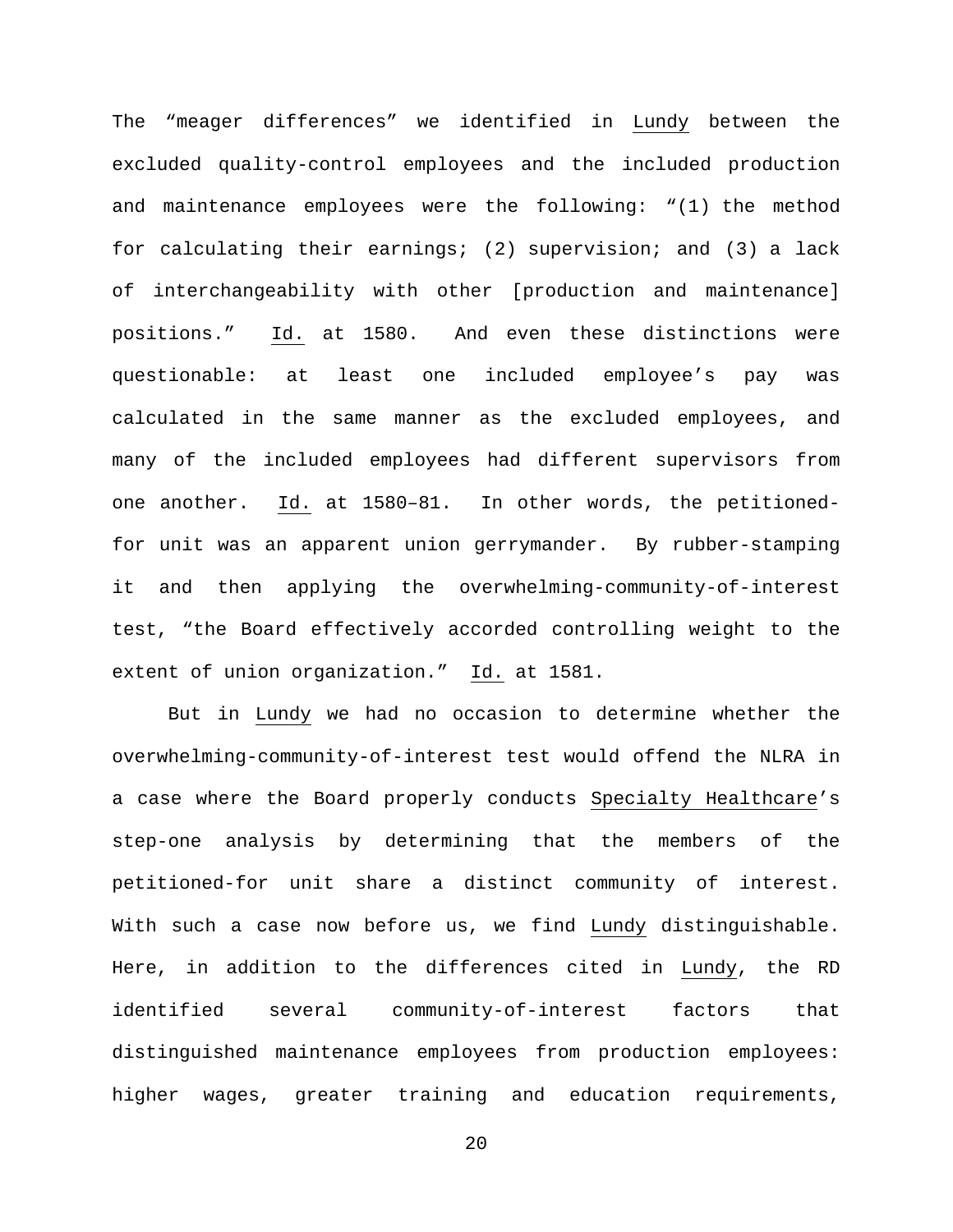higher skill levels, and different hours. In Lundy, the Board effectively assumed the proposed-unit employees shared a community of interest; here, in contrast, the Board rigorously weighed the traditional community-of-interest factors to ensure that the proposed unit was proper under the NLRA.

We need not and do not hold that an application of the Specialty Healthcare standard will never run afoul of Lundy. Our assessment of a prior Board policy regarding unit determinations remains applicable here:

The Board's announced standard may lead to some decisions where the extent of organization will be the dominant factor in unit selection (such as in cases where the community of interest considerations in support of the union's proposed unit are weak), but not all cases will be like that. And that did not happen here, where the Board supported its decision to exclude the [production employees] from the . . . unit with numerous community of interest factors.

Overnite Transp., 294 F.3d at 621 (addressing the Board's policy of considering "only whether the unit requested [by the union] is an appropriate one, even though it may not be the most optimum or most appropriate unit"). At least on the facts before us, the imposition of the overwhelming-community-ofinterest test did not give controlling weight to the extent of union organization, unlike in Lundy.

Next, Dreyer's contends that the Board in Specialty Healthcare failed to provide a reasoned explanation for its adoption of the overwhelming-community-of-interest test, which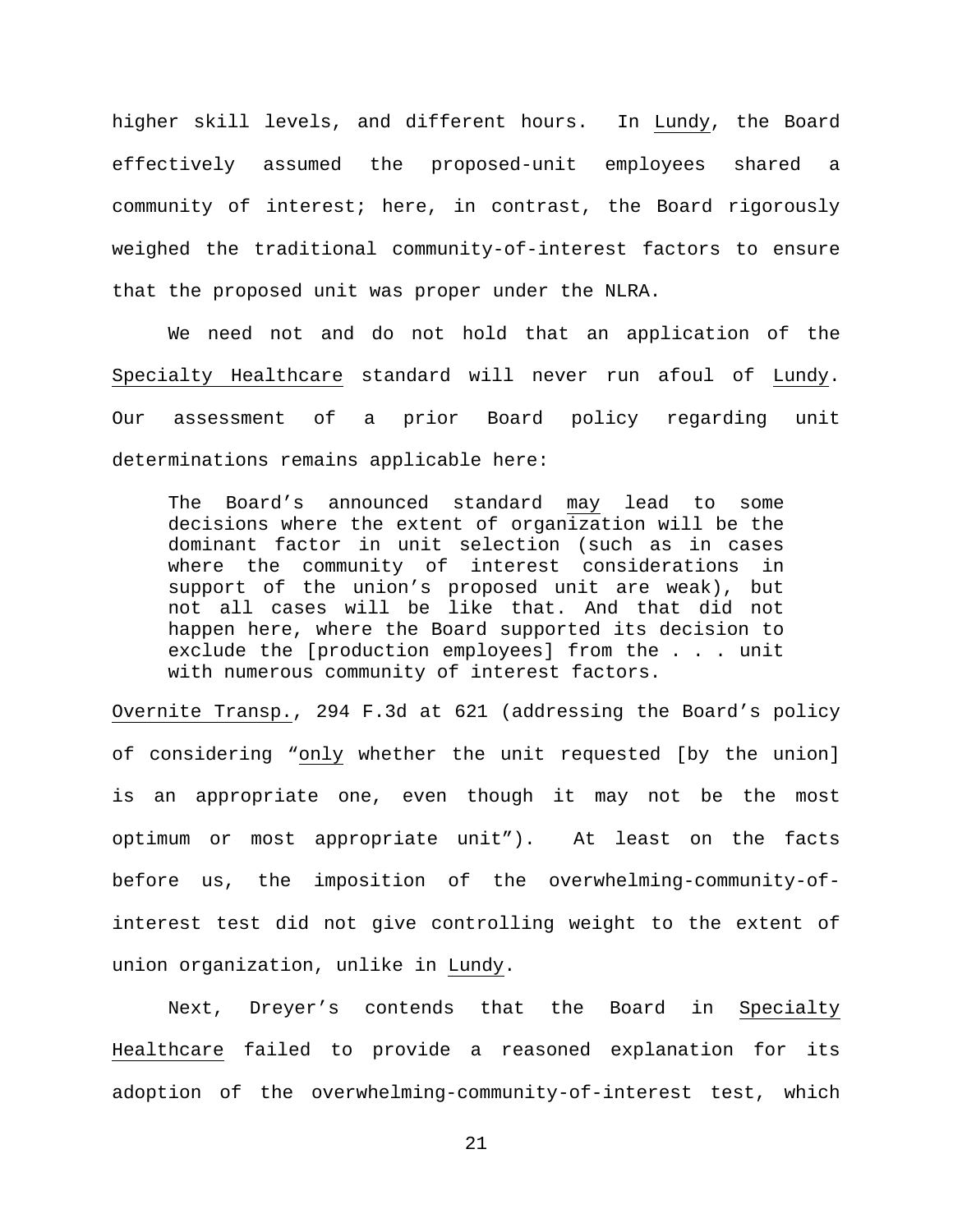resulted in a "repudiation of more than forty years of precedent." Pet'r's Br. at 44. Dreyer's overstates the changes the Board made in Specialty Healthcare. Indeed, we agree with our sister circuits that the Board clarified—rather than overhauled—its unit-determination analysis. See FedEx, 2016 WL 859971, at \*7 ("We conclude that the overwhelming community of interest standard articulated in Specialty Healthcare is not a material departure from past precedent . . . . "); Kindred, 727 F.3d at 561 ("The Board has used the overwhelming-community-ofinterest standard before, so its adoption in Specialty Healthcare . . . is not new."); Blue Man, 529 F.3d at 421 (describing the Board's "consistent analytic framework" as including the question whether "the excluded employees share an overwhelming community of interest with the included employees").

We acknowledge that some statements in Specialty Healthcare may be read to indicate significant changes in Board policy. For example, some passages suggest that whether employees are appropriately excluded from the petitioned-for unit is addressed only in step two, the overwhelming-community-of-interest analysis, not in step one, the traditional community-of-interest analysis. Specialty Healthcare, 357 N.L.R.B. No. 83, at \*26 (Hayes, dissenting); see also id. at \*17 (majority opinion). This would indeed constitute a significant change, as it would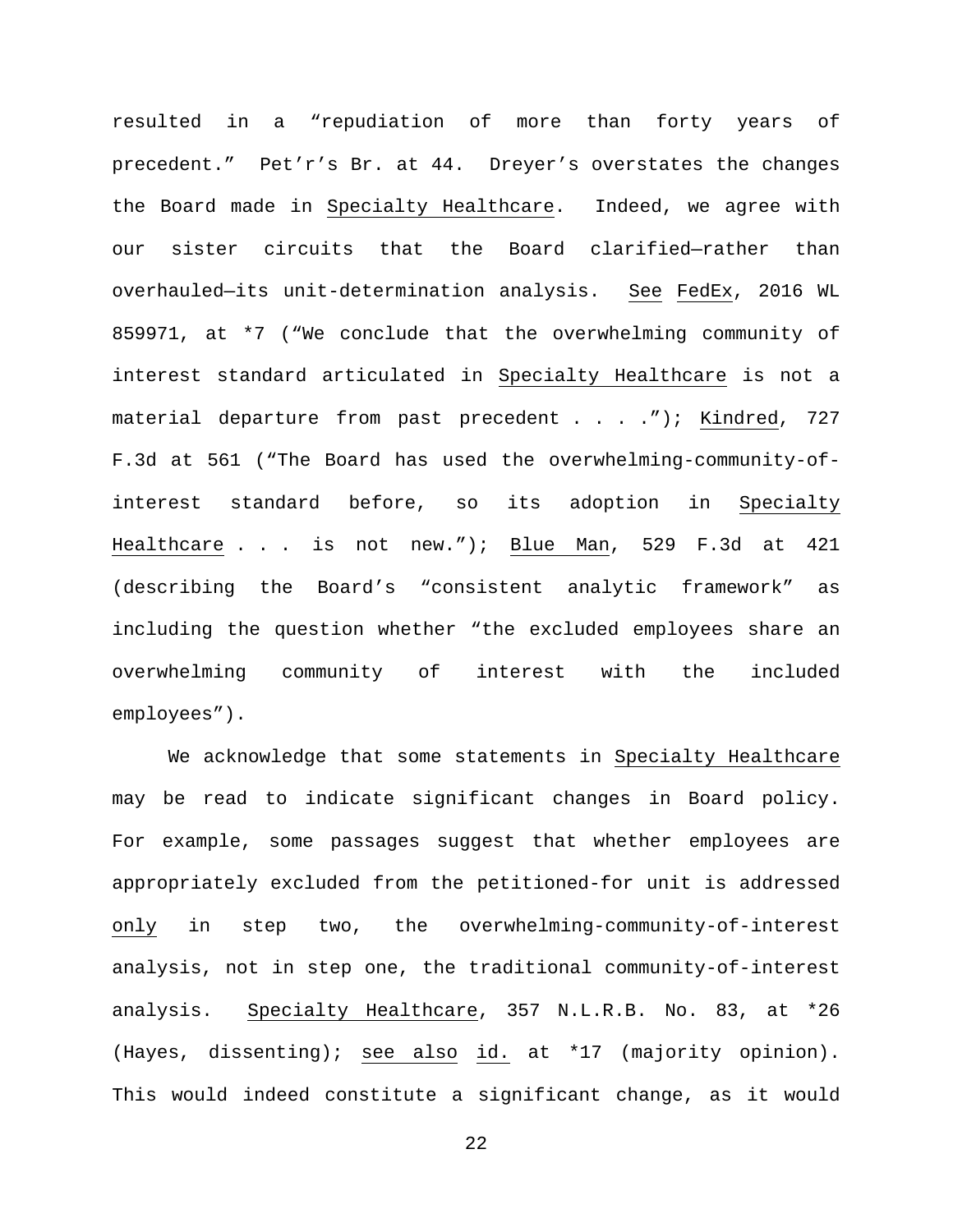mean that the Board no longer determines for itself whether employees are arbitrarily excluded from the petitioned-for unit. Applying Specialty Healthcare in such a manner might well conflict with Lundy, which requires that before the overwhelming-community-of-interest test is applied, the Board at the very least must ensure that employees are not excluded on the basis of "meager differences." Lundy, 68 F.3d at 1581.

The RD's application of Specialty Healthcare here, however, is entirely consistent with our precedent. The analysis of the proposed unit did not "address[], solely and in isolation, the question whether the employees in the unit sought have interests in common with one another." Newton-Wellesley Hosp., 250 N.L.R.B. at 411. Instead, the analysis "proceed[ed] to a further determination whether the interests of the group sought [were] sufficiently distinct from those of other employees to warrant the establishment of a separate unit." Id. This was a proper application of the well-worn community-of-interest test, and it represented a finding that the petitioned-for unit was appropriate. At that point, a challenge to the unit faced a high burden. In our words, the unit had to be proven "utterly inappropriate"; in the Board's newly chosen words, the excluded employees had to share an overwhelming community of interest with those in the unit. These standards are entirely consistent.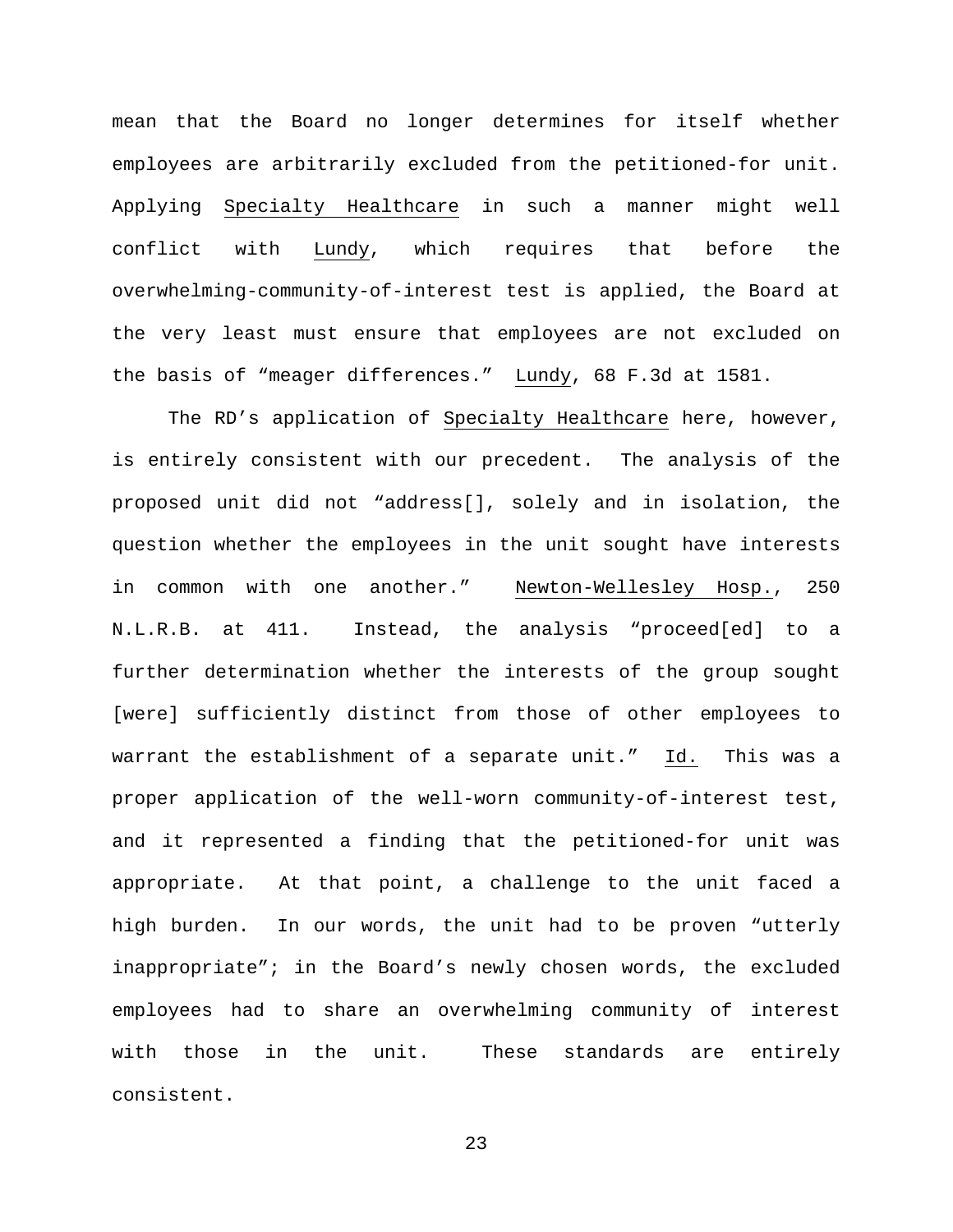Nor is it unreasonable, as Dreyer's urges, for the Board to use the same overwhelming-community-of-interest test in this context that it has historically used in the context of accretions. In an accretion, new employees become part of an existing bargaining unit without taking part in a representative election. Lundy, 68 F.3d at 1581. Because these employees lack the opportunity to vote, the Board will not permit their addition to a unit unless they share an overwhelming community of interest with the unit. Id. As we explained in Lundy, the Board may not import this test to determine whether a petitioned-for unit is appropriate. Id. at 1582. The proper analysis for that determination is the community-of-interest test. But in determining whether the Board's approved unit is "utterly inappropriate," the overwhelming-community-of-interest test is reasonable. As in the accretion context, the question is whether some employees share more than a community of interest with the members of the unit.

Moreover, to the extent the Board in Specialty Healthcare departed from its prior precedent, it provided enough explanation so that a reviewing court could understand what changes the Board intended to make and why. See J.P. Stevens & Co. v. NLRB, 623 F.2d 322, 329 (4th Cir. 1980) (determining that the Board had not sufficiently explained itself where it was "difficult to ascertain . . . why the Board apparently departed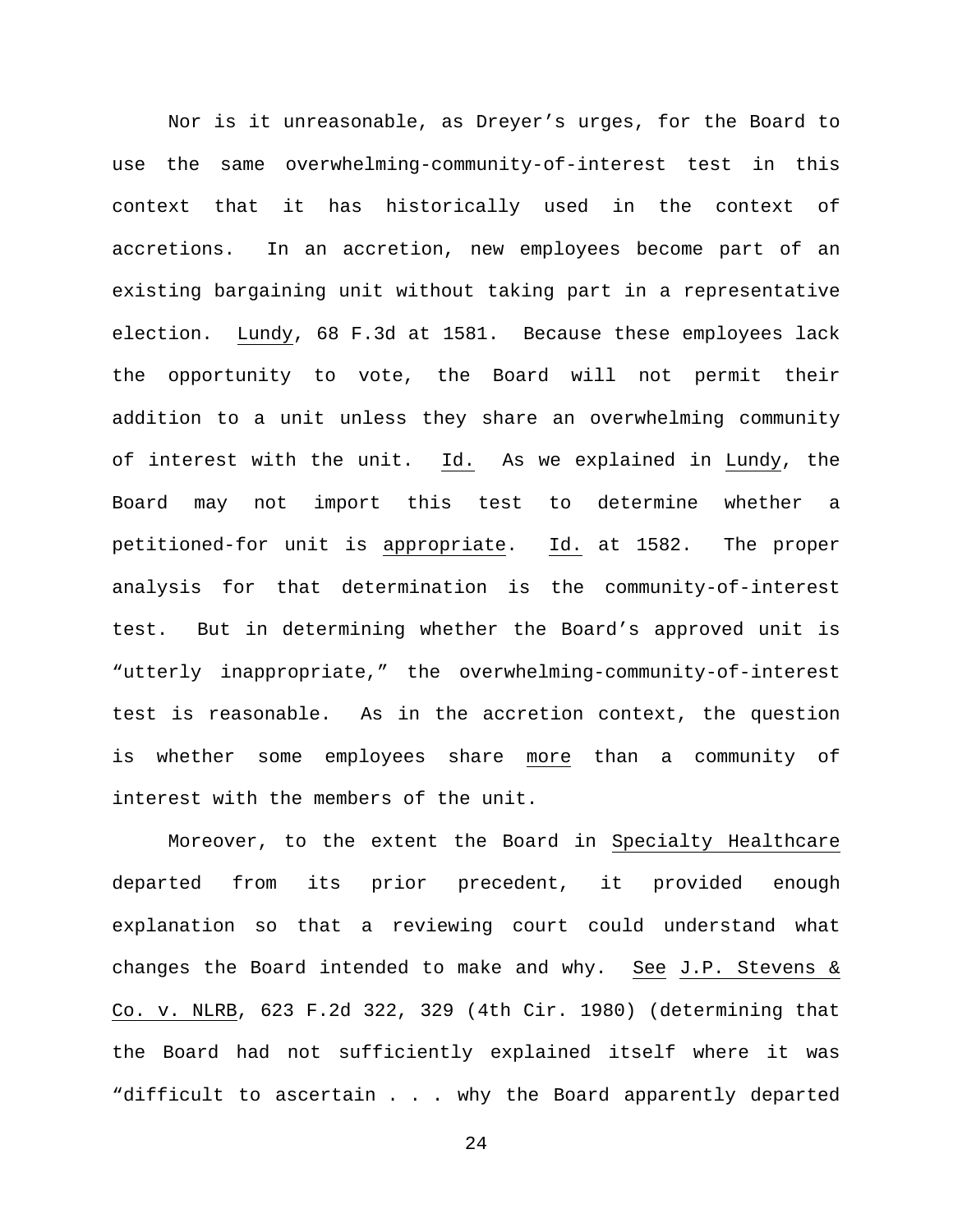from its precedents"). Specifically, the Board explained that the overwhelming-community-of-interest test, though somewhat new in name, was consistent with the Board's prior precedent and with the precedent of the courts of appeals, and that using varying terminology did not serve the purposes of the NLRA. Specialty Healthcare, 357 N.L.R.B. No. 83, at \*16-17. This was a sufficient explanation for our review. Because the Board did not significantly alter its prior rulings in Specialty Healthcare, and because it reasonably explained the changes it was making, the Board did not abuse its discretion.

Finally, Dreyer's argues that in Specialty Healthcare, "the Board exceeded the reasonable boundaries of the adjudicative process and abused its discretion," in violation of the Administrative Procedure Act. Pet'r's Br. at 59. This appears to encompass two sub-arguments: first, Specialty Healthcare changed the law so significantly that rulemaking rather than adjudication was required; second, whether to adopt the overwhelming-community-of-interest test was not before the Board in Specialty Healthcare, so the Board was announcing a rule without either proper adjudication or rulemaking. Both arguments lack merit.

Ordinarily, the Board may adopt new regulatory principles through adjudication rather than rulemaking. NLRB v. Bell Aerospace Co. Div. of Textron, 416 U.S. 267, 294 (1974).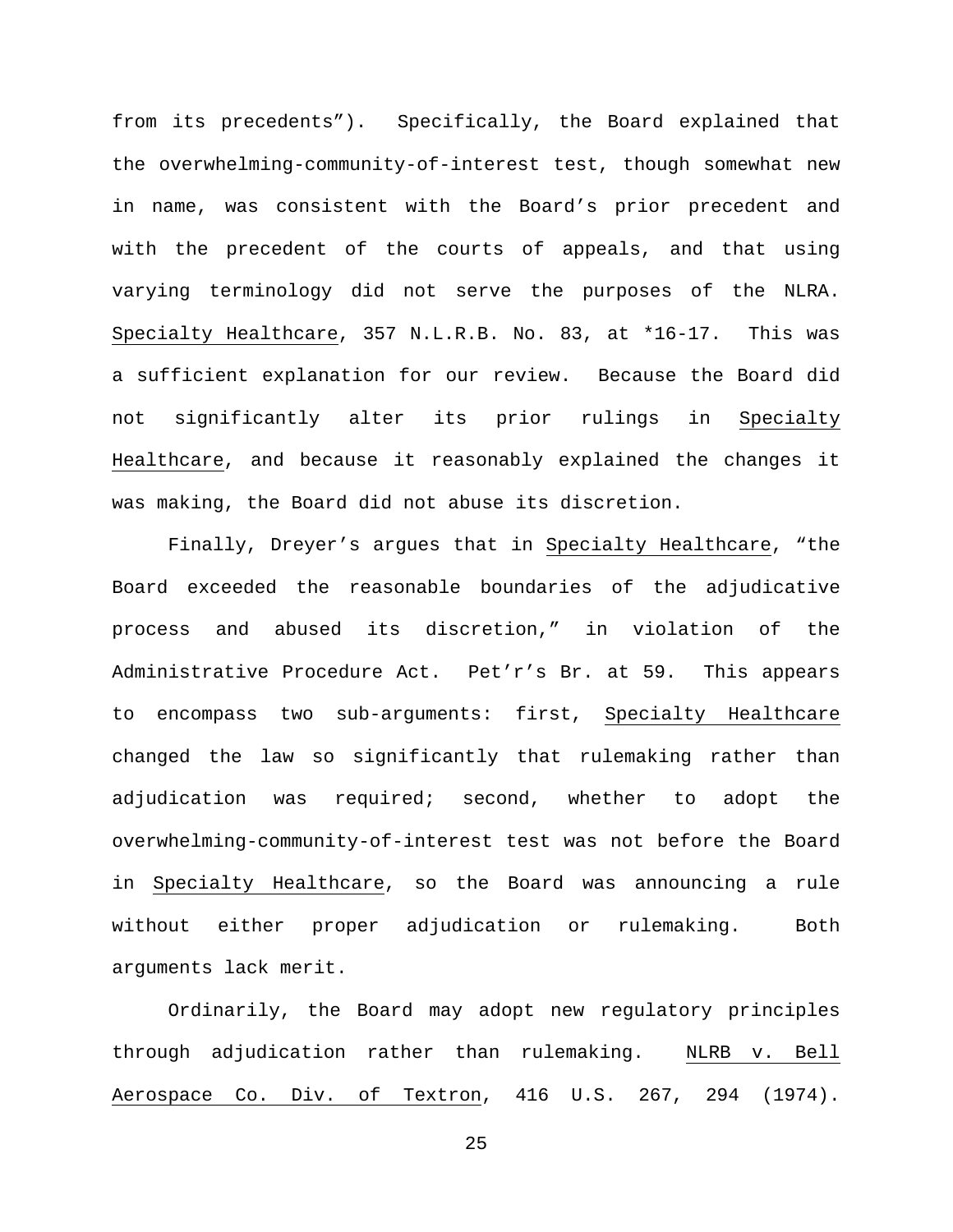However, courts have sometimes found the choice of adjudication inappropriate where an agency purports to establish a new rule of widespread application. See Ford Motor Co. v. FTC, 673 F.2d 1008, 1009 (9th Cir. 1981). In Ford, for example, the FTC was required to proceed by rulemaking rather than adjudication when it created a rule that "would require a secured creditor to credit the debtor with the 'best possible' value of [a] repossessed vehicle, and forbid the creditor from charging the debtor with overhead and lost profits." Id.

In Specialty Healthcare, by contrast, the Board did not create a new obligation for employers in operating their businesses. Rather, the Board merely clarified the employer's evidentiary burden when it challenges a union's proposed bargaining unit in the course of an adjudication. Such a clarification of agency law through adjudication is hardly the kind of abuse of discretion the Ninth Circuit identified in Ford. See FedEx, 2016 WL 859971, at \*8 (holding that "the Board's decision to proceed by adjudication was not an abuse of discretion"); cf. Bell Aerospace, 416 U.S. at 295 (finding that rulemaking was not required for the Board to change course from prior decisions, when industry reliance on past decisions would not result in "substantial" adverse consequences).

We also reject Dreyer's contention that the issue of whether to adopt the overwhelming-community-of-interest test was